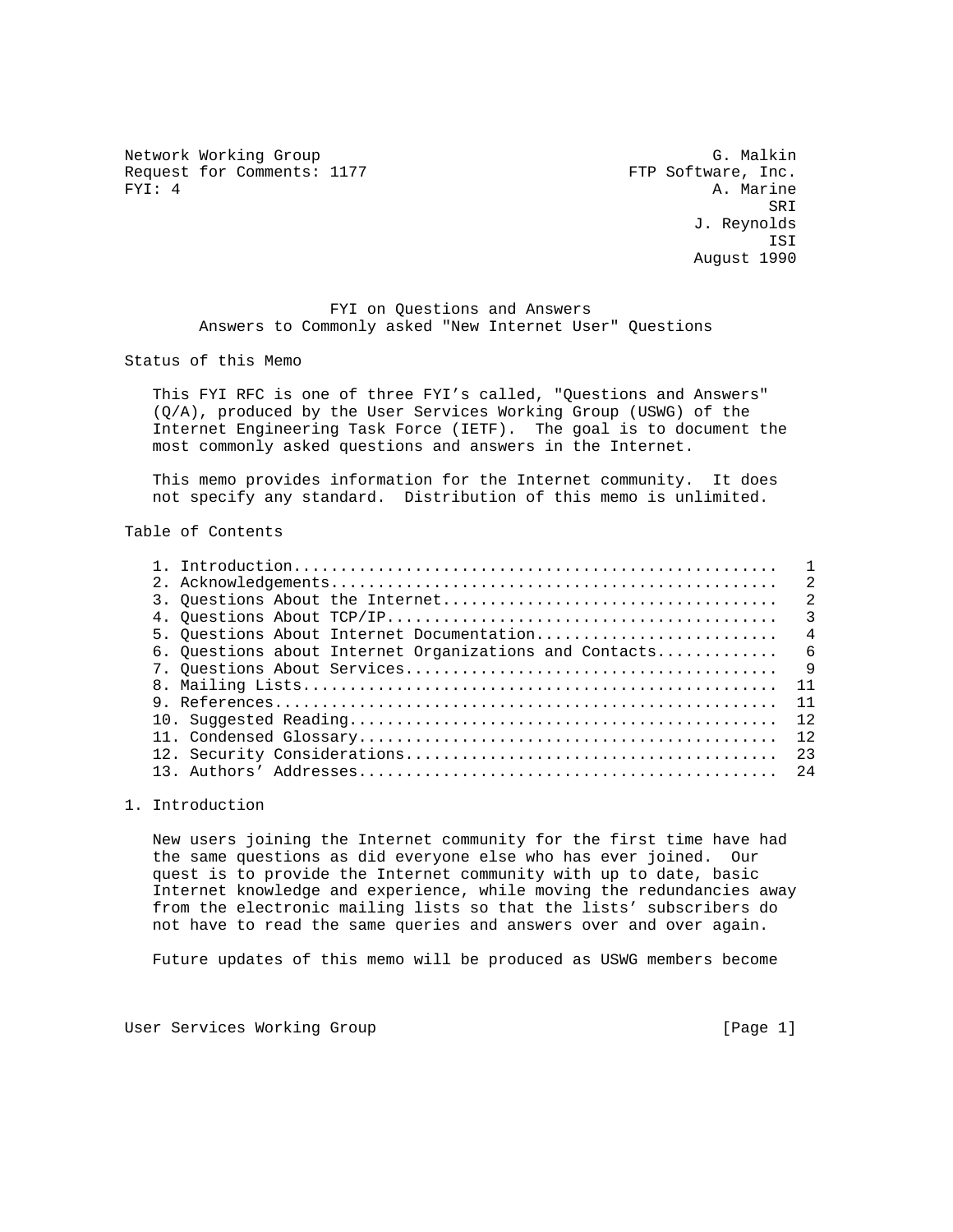aware of additional questions that should be included, and of deficiencies or inaccuracies that should be amended in this document. Additional FYI Q/A's will be published which will deal with intermediate and advanced Q/A topics.

 The Q/A mailing lists are maintained by Gary Malkin at FTP.COM. They are used by a subgroup of the USWG to discuss the Q/A FYIs. They include:

- quail@ftp.com This is a discussion mailing list. Its primary use is for pre-release (to the USWG) review of the Q/A FYIs. quail-request@ftp.com This is how you join the quail mailing list. quail-box@ftp.com This is where the questions and answers will be forwarded-and-stored. It is not necessary to be on the quail mailing list to forward to the quail-box.
- 2. Acknowledgements

 The following people deserve thanks for their help and contributions to the FYI Q/As: Berlin Moore (PREPNet), Craig Partridge (BBN), Jon Postel (ISI), Karen Roubicek (BBNST), James Van Bokkelen (FTP Software, Inc.), John Wobus (Syracuse University), and David Paul Zimmerman (Rutgers).

- 3. Questions About the Internet
	- I just got on the Internet. What can I do now?

 You now have access to all the resources you are authorized to use on your own Internet host, on any other Internet host on which you have an account, and on any other Internet host that offers publicly accessible information. The Internet gives you the ability to move information between these hosts via file transfers. Once you are logged into one host, you can use the Internet to open a connection to another, log in, and use its services interactively. In addition, you can send electronic mail to users at any Internet site and to users on many non-Internet sites that are accessible via electronic mail.

 There are various other services you can use. For example, some hosts provide access to specialized databases or to archives of information. The Internet Resource Guide provides information regarding some of these sites. The Internet Resource Guide lists facilities on the Internet that are available to users. Such

User Services Working Group **Example 2** 2 and the User Services Working Group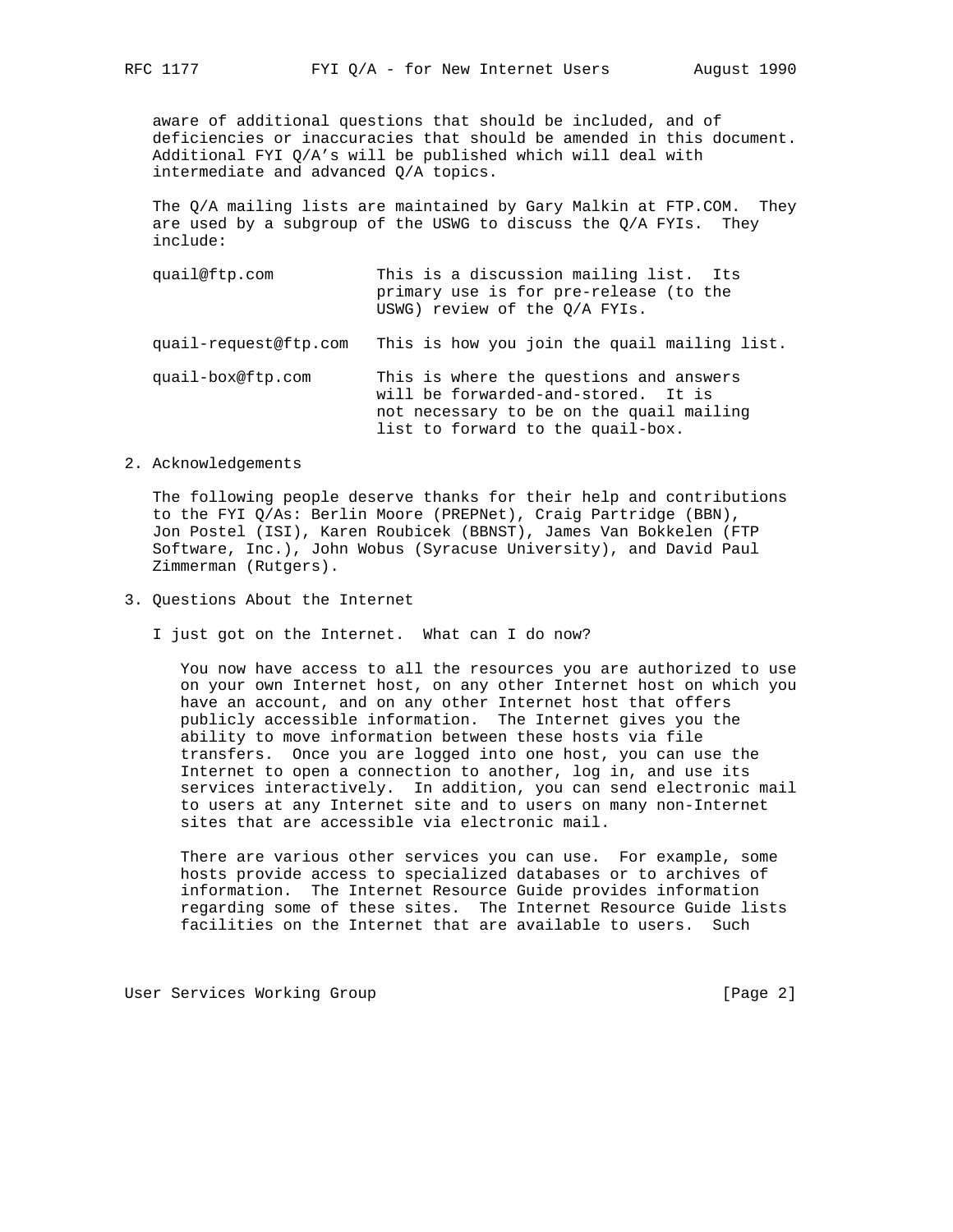facilities include supercomputer centers, library catalogs and specialized data collections. The guide is published by the NSF Network Service Center (NNSC) and is continuously being updated. The Resource Guide is distributed free via e-mail (send a note to resource-guide-request@nnsc.nsf.net to join the e-mail distribution) and via anonymous FTP (in nnsc.nsf.net:resource guide/\*). Hardcopy is available at a nominal fee (to cover reproduction costs) from the NNSC. Call the NNSC at 617-873-3400 for more information.

How do I find out if a site has a computer on the Internet?

 Three good sources to consult are "!%@:: A Directory of Electronic Mail Addressing and Networks" by Donnalyn Frey and Rick Adams; "The User's Directory to Computer Networks", by Tracy LaQuey; and "The Matrix: Computer Networks and Conferencing Systems Worldwide", by John Quarterman.

 In addition, it is possible to find some information about Internet sites in the WHOIS database maintained at the DDN NIC at SRI International. The DDN NIC provides an information retrieval interface to the database that is also called WHOIS. To use this interface, Telnet to NIC.DDN.MIL and type "whois" (carriage return). No login is necessary. Type "help" at the whois prompt for more information on using the facility. WHOIS will show many sites, but may not show every site registered with the DDN NIC (simply for reasons having to do with how the program is set up to search the database).

4. Questions About TCP/IP

What is TCP/IP?

 TCP/IP (Transmission Control Protocol/Internet Protocol) [4,5,6] is the common name for a family of data-communications protocols used to tie computers and data-communications equipment into computer networks. TCP/IP originated for use on a network called ARPANET, but it is currently used on a large international network of universities, other research institutions, government facilities, and some corporations called the Internet. TCP/IP is also sometimes used for other networks, particularly local area networks that tie together numerous different kinds of computers or tie together engineering workstations.

What are the other standard protocols in the TCP/IP family?

 Other than TCP and IP, the three main protocols in the TCP/IP suite are the Simple Mail Transfer Protocol (SMTP), the File

User Services Working Group **[Page 3]** [Page 3]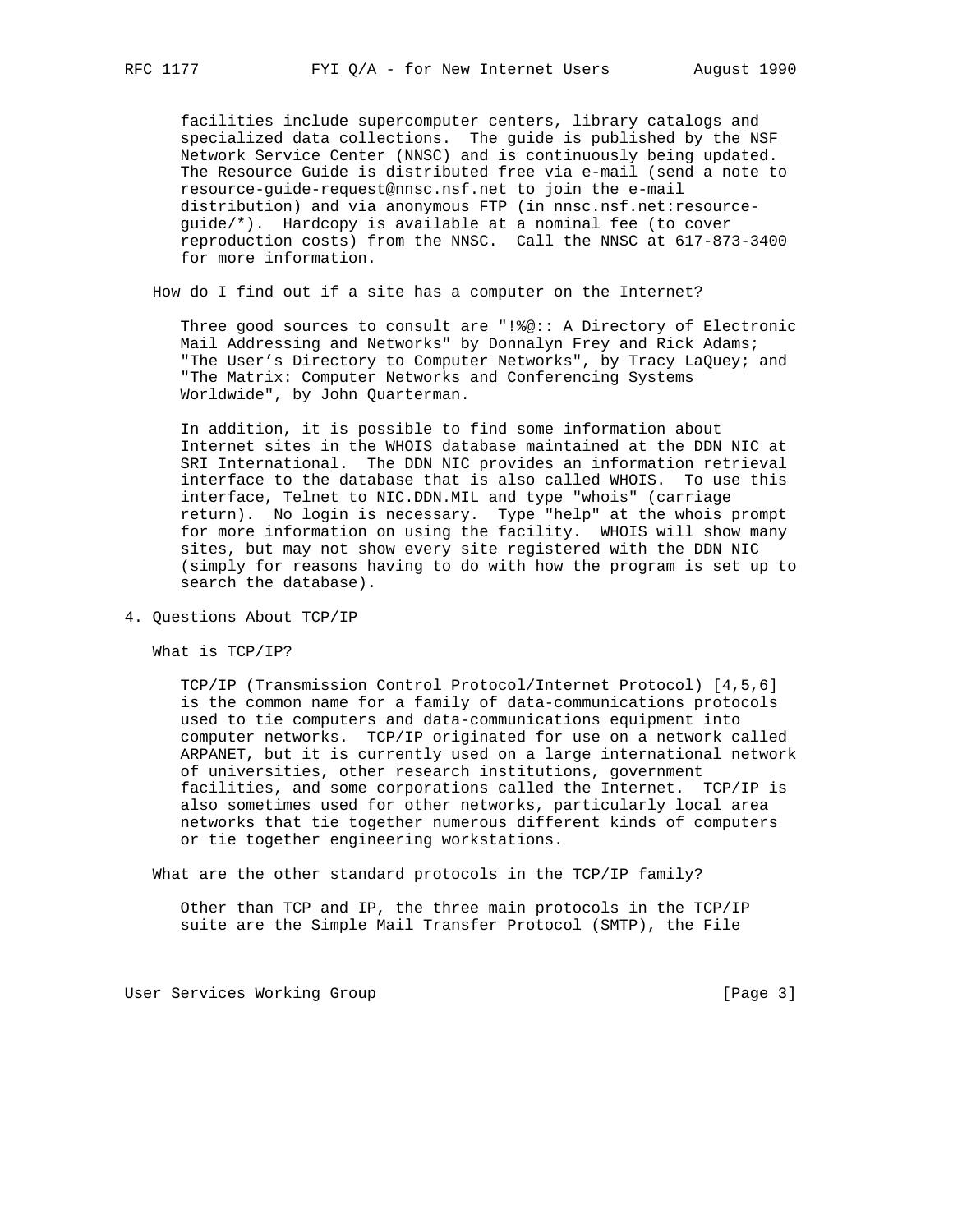Transfer Protocol (FTP), and the Telnet Protocol. There are many other protocols in use on the Internet. The Internet Activities Board (IAB) regularly publishes an RFC [2] that describes the state of standardization of the various Internet protocols. This document is the best guide to the current status of Internet protocols and their recommended usage.

## 5. Questions About Internet Documentation

What is an RFC?

 The Request for Comments documents (RFCs) are working notes of the Internet research and development community. A document in this series may be on essentially any topic related to computer communication, and may be anything from a meeting report to the specification of a standard. Submissions for Requests for Comments may be sent to the RFC Editor, Jon Postel (POSTEL@ISI.EDU).

 Most RFCs are the descriptions of network protocols or services, often giving detailed procedures and formats providing the information necessary for creating implementations. Other RFCs report on the results of policy studies or summarize the work of technical committees or workshops.

 While RFCs are not refereed publications, they do receive technical review from either the task forces, individual technical experts, or the RFC Editor, as appropriate. Currently, most standards are published as RFCs, but not all RFCs specify standards.

 Anyone can submit a document for publication as an RFC. Submissions must be made via electronic mail to the RFC Editor. RFCs are distributed online by being stored as public access files, and a short message is sent to the distribution list indicating the availability of the memo. Requests to be added to this distribution list should be sent to RFC-REQUEST@NIC.DDN.MIL.

 The online files are copied by interested people and printed or displayed at their sites on their equipment. (An RFC may also be returned via electronic mail in response to an electronic mail query.) This means that the format of the online files must meet the constraints of a wide variety of printing and display equipment.

 Once a document is assigned an RFC number and published, that RFC is never revised or re-issued with the same number. There is never a question of having the most recent version of a particular

User Services Working Group **Example 20** (Page 4)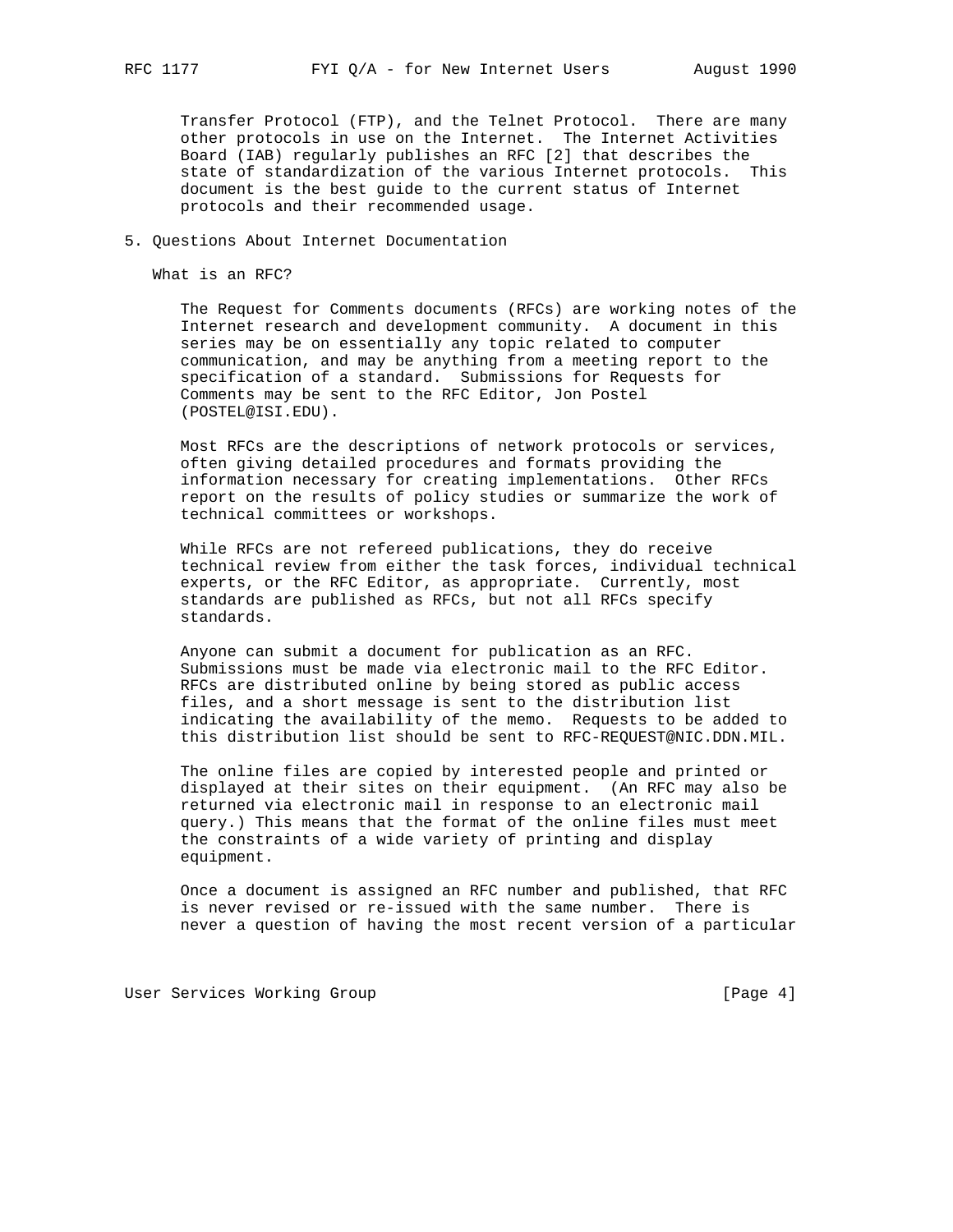RFC. However, a protocol (such as File Transfer Protocol (FTP)) may be improved and re-documented many times in several different RFCs. It is important to verify that you have the most recent RFC on a particular protocol. The "IAB Official Protocol Standards" [2] memo is the reference for determining the correct RFC to refer to for the current specification of each protocol.

How do I obtain RFCs?

 RFCs can be obtained via FTP from NIC.DDN.MIL, with the pathname RFC:RFCnnnn.TXT or RFC:RFCnnnn.PS (where "nnnn" refers to the number of the RFC). Login with FTP, username "anonymous" and password "guest". The NIC also provides an automatic mail service for those sites which cannot use FTP. Address the request to SERVICE@NIC.DDN.MIL and in the subject field of the message indicate the RFC number, as in "Subject: RFC nnnn" (or "Subject: RFC nnnn.PS" for PostScript RFCs).

 RFCs can also be obtained via FTP from NIS.NSF.NET. Using FTP, login with username "anonymous" and password "guest"; then connect to the RFC directory ("cd RFC"). The file name is of the form RFCnnnn.TXT-1 (where "nnnn" refers to the number of the RFC). The NIS also provides an automatic mail service for those sites which cannot use FTP. Address the request to NIS-INFO@NIS.NSF.NET and leave the subject field of the message blank. The first line of the text of the message must be "SEND RFCnnnn.TXT-1", where nnnn is replaced by the RFC number.

 Requests for special distribution should be addressed to either the author of the RFC in question, or to NIC@NIC.DDN.MIL. Unless specifically noted otherwise on the RFC itself, all RFCs are for unlimited distribution.

Which RFCs are Standards?

See "IAB Official Protocol Standards" (currently, RFC 1140) [2].

How do I obtain OSI Standards documents from the Internet?

 OSI Standards documents are NOT available from the Internet via anonymous FTP due to copyright restrictions. These are available from:

 Omnicom Information Service 501 Church Street NE Suite 304 Vienna, VA 22180 USA Telephone: (800) 666-4266 or (703) 281-1135 Fax: (703) 281-1505

User Services Working Group **Example 20** (Page 5)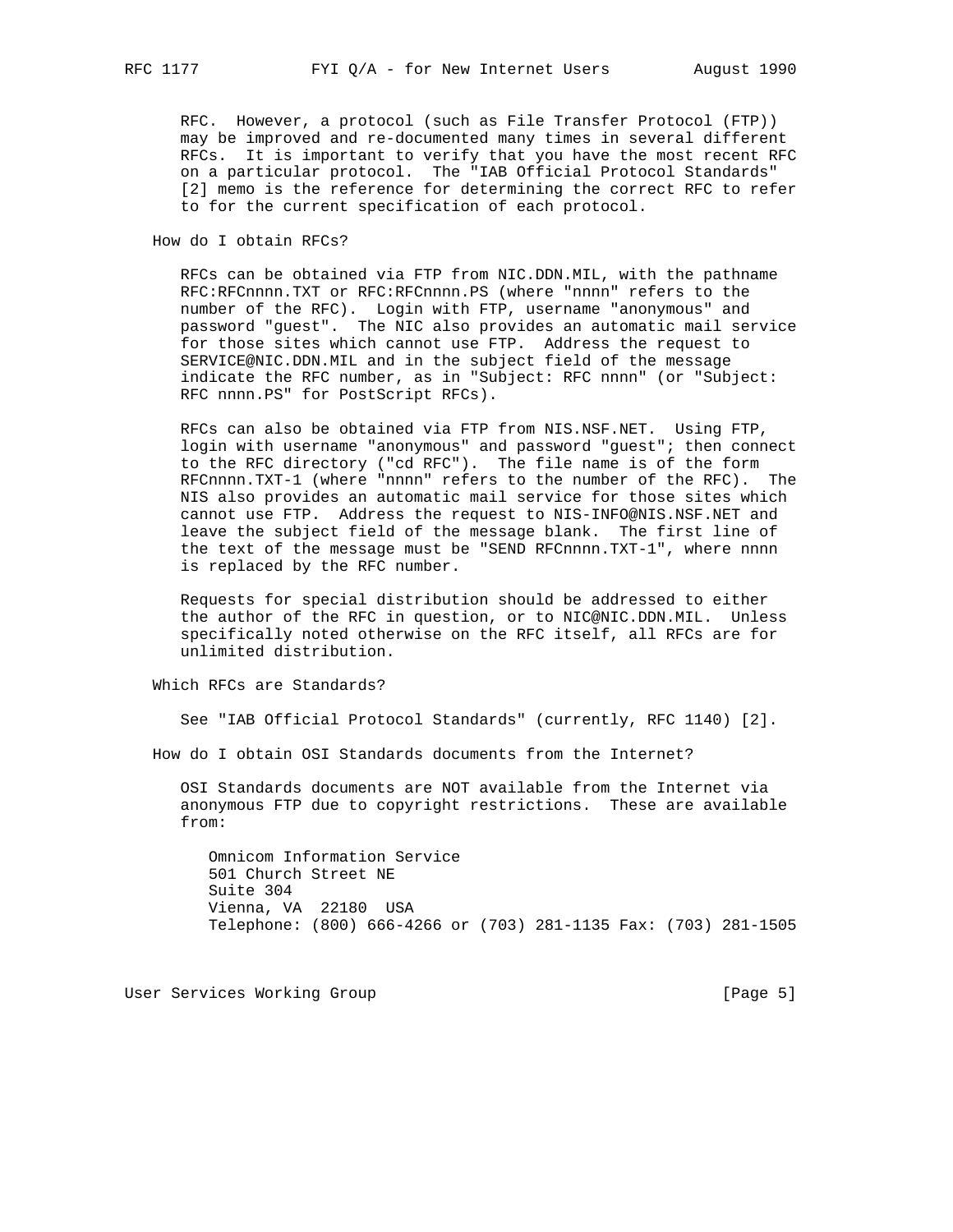6. Questions about Internet Organizations and Contacts

What is the IAB?

 The Internet Activities Board (IAB) is the coordinating committee for Internet design, engineering and management [7]. IAB members are deeply committed to making the Internet function effectively and evolve to meet a large scale, high speed future. The chairman serves a term of two years and is elected by the members of the IAB. The current Chair of the IAB is Vint Cerf. The IAB focuses on the TCP/IP protocol suite, and extensions to the Internet system to support multiple protocol suites.

The IAB performs the following functions:

- 1) Sets Internet Standards,
- 2) Manages the RFC publication process,
- 3) Reviews the operation of the IETF and IRTF,
- 4) Performs strategic planning for the Internet, identifying long-range problems and opportunities,
- 5) Acts as an international technical policy liaison and representative for the Internet community, and
- 6) Resolves technical issues which cannot be treated within the IETF or IRTF frameworks.

The IAB has two principal subsidiary task forces:

- 1) Internet Engineering Task Force (IETF)
- 2) Internet Research Task Force (IRTF)

 Each of these Task Forces is led by a chairman and guided by a Steering Group which reports to the IAB through its chairman. For the most part, a collection of Research or Working Groups carries out the work program of each Task Force.

 All decisions of the IAB are made public. The principal vehicle by which IAB decisions are propagated to the parties interested in the Internet and its TCP/IP protocol suite is the Request for Comments (RFC) note series and the Internet Monthly Report.

User Services Working Group [Page 6]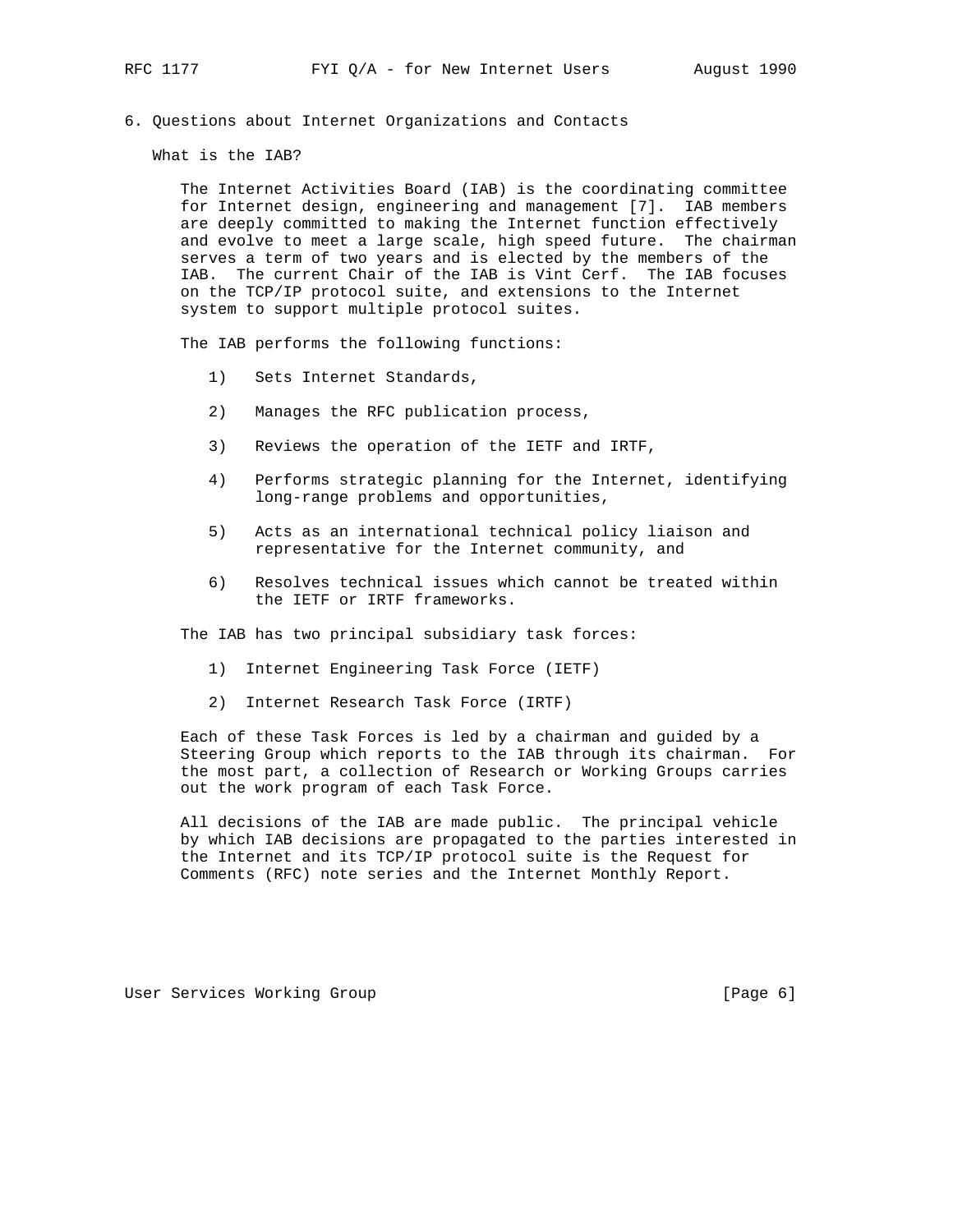What is the IANA?

 The task of coordinating the use of the parameters of protocols is delegated by the Internet Activities Board (IAB) to the Internet Assigned Numbers Authority (IANA). These protocol parameters are op-codes, type fields, terminal types, system names, object identifiers, and so on. The "Assigned Numbers" Request for Comments (RFC) [1] documents the currently assigned values from several series of numbers used in network protocol implementations.

 Current types of assignments listed in Assigned Numbers and maintained by the IANA are:

 Address Resolution Protocol Parameters ARPANET and MILNET X.25 Address Mappings ARPANET and MILNET Logical Addresses ARPANET and MILNET Link Numbers BOOTP Parameters and BOOTP Extension Codes Domain System Parameters IANA Ethernet Address Blocks Ethernet Numbers of Interest IEEE 802 Numbers of Interest Internet Protocol Numbers Internet Version Numbers IP Time to Live Parameter IP TOS Parameters Machine Names Mail Encryption Types Multicast Addresses Network Management Parameters PRONET 80 Type Numbers Port Assignments Protocol and Service Names Protocol/Type Field Assignments Public Data Network Numbers Reverse Address Resolution Protocol Operation Codes Telnet Options Terminal Type Names Unix Ports X.25 Type Numbers

For more information on number assignments, contact IANA@ISI.EDU.

What is "The NIC"?

 "The NIC" is the Defense Data Network, Network Information Center (DDN NIC) at SRI International, which is a network information

User Services Working Group **Example 20** (Page 7)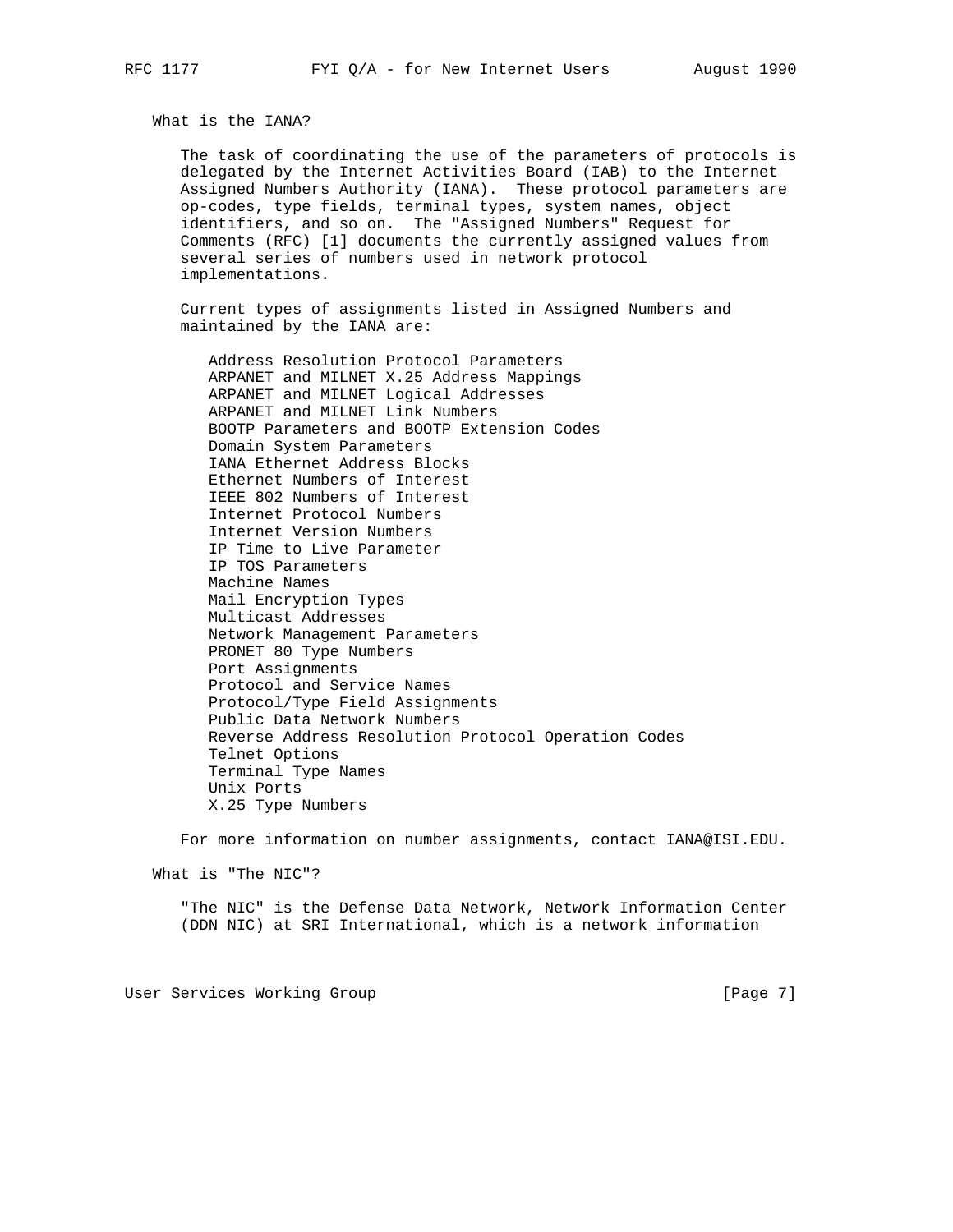center which holds a primary repository for RFCs and Internet drafts. The host name is NIC.DDN.MIL. Shadow copies of the RFCs and the Internet Drafts are maintained by the NSFnet on NNSC.NSF.NET and on MERIT.EDU.

 The DDN NIC also provides various user assistance services for DDN users; contact NIC@NIC.DDN.MIL or call 1-800-235-3155 for more information. In addition, the DDN NIC is the Internet registration authority for the root domain and several top and second level domains; maintains the official DoD Internet Host Table; is the site of the Internet Registry (IR); and maintains the whois database of network users, hosts, domains, networks, and Points of Contact.

What is the IR?

 The Internet Registry (IR) is the organization that is responsible for assigning identifiers, such as IP network numbers and autonomous system numbers, to networks. The IR also gathers and registers such assigned information. The IR may, in the future, allocate the authority to assign network identifiers to other organizations; however, it will continue to gather data regarding such assignments. At present, the DDN NIC at SRI International serves as the IR.

What is the IETF?

 The Internet has grown to encompass a large number of widely geographically dispersed networks in academic and research communities. It now provides an infrastructure for a broad community with various interests. Moreover, the family of Internet protocols and system components has moved from experimental to commercial development. To help coordinate the operation, management and evolution of the Internet, the IAB established the Internet Engineering Task Force (IETF).

 The IETF is chaired by Phill Gross and managed by its Internet Engineering Steering Group (IESG). The IETF is a large open community of network designers, operators, vendors, and researchers concerned with the Internet and the Internet protocol suite. It is organized around a set of eight technical areas, each managed by a technical area director. In addition to the IETF Chairman, the area directors make up the IESG membership.

 The IAB has delegated to the IESG the general responsibility for making the Internet work and for the resolution of all short- and mid-range protocol and architectural issues required to make the Internet function effectively.

User Services Working Group **Example 20** (Page 8)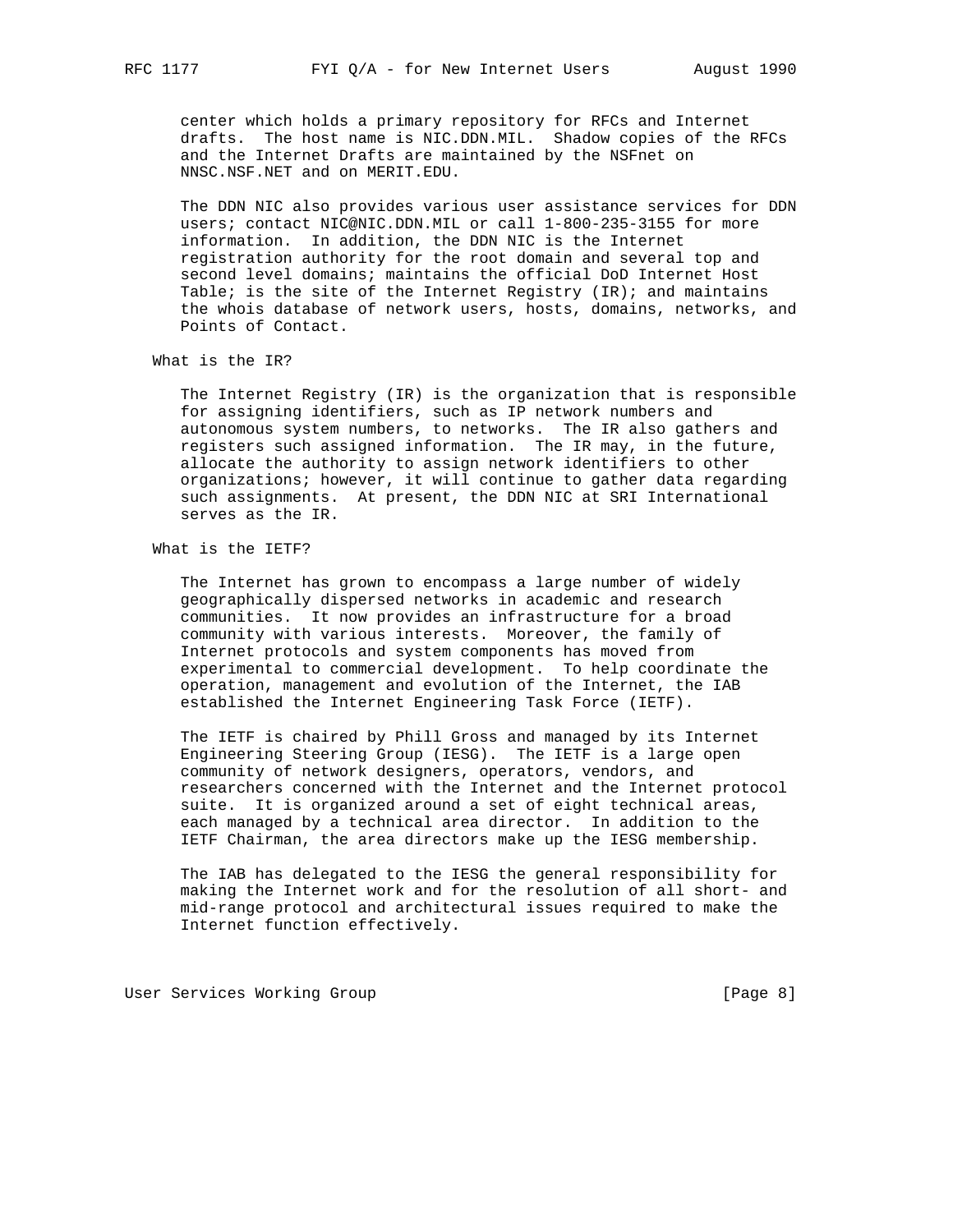What is the IRTF?

 To promote research in networking and the development of new technology, the IAB established the Internet Research Task Force (IRTF).

 In the area of network protocols, the distinction between research and engineering is not always clear, so there will sometimes be overlap between activities of the IETF and the IRTF. There is, in fact, considerable overlap in membership between the two groups. This overlap is regarded as vital for cross-fertilization and technology transfer.

 The IRTF is a community of network researchers, generally with an Internet focus. The work of the IRTF is governed by its Internet Research Steering Group (IRSG). The chairman of the IRTF and IRSG is David Clark.

7. Questions About Services

How do I find someone's electronic mail address?

 There are a number of directories on the Internet; however, all of them are far from complete. The two largest directories are the WHOIS database at the DDN NIC and the PSInet White Pages. Generally, it is still necessary to ask the person for his or her email address.

How do I use the WHOIS program at the DDN NIC?

 To use the WHOIS program to search the WHOIS database at the DDN NIC, telnet to the NIC host, NIC.DDN.MIL. There is no need to login. Type "whois" to call up the information retrieval program. Next, type the name of the person, host, domain, network, or mailbox for which you need information. If you are only typing part of the name, end your search string with a period. Type "help" for a more in-depth explanation of what you can search for and how you can search. If you have trouble, send a message to NIC@NIC.DDN.MIL or call 1-800-235-3155. Bug reports can be sent to BUG-WHOIS@NIC.DDN.MIL and suggestions for improvements to the program can be sent to SUGGESTIONS@NIC.DDN.MIL.

How do I become registered in the DDN NIC's WHOIS database?

 If you would like to be listed in the WHOIS database, you must have an electronic mailbox accessible from the Internet. First obtain the file NETINFO:USER-TEMPLATE.TXT. You can either retrieve this file via anonymous FTP from NIC.DDN.MIL or get it

User Services Working Group **Example 20** (Page 9)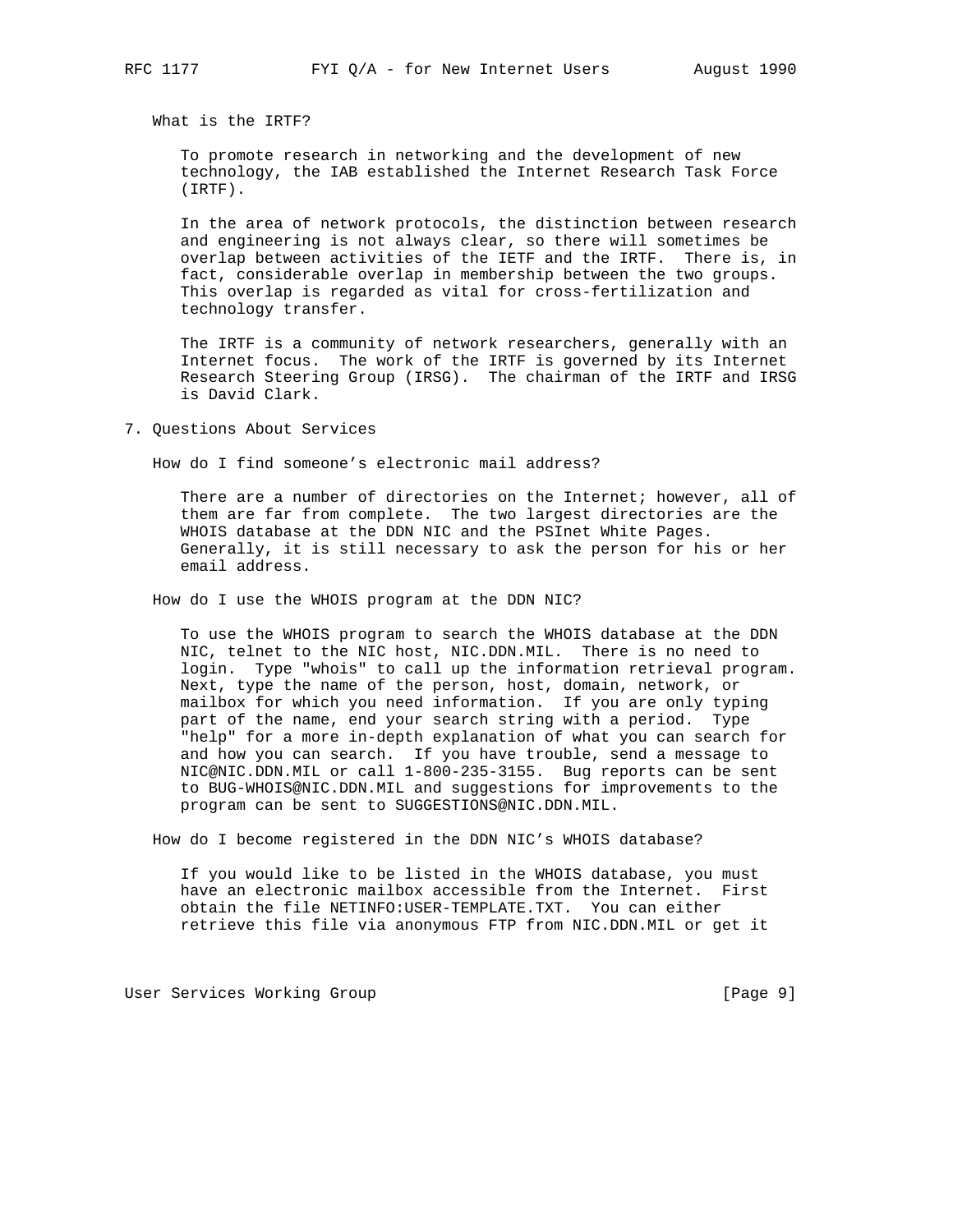through electronic mail. To obtain the file via electronic mail, send a message to SERVICE@NIC.DDN.MIL and put the file name in the subject line of the message; that is, "Subject: NETINFO USER- TEMPLATE.TXT". The file will be returned to you overnight.

 Fill out the name and address information requested in the file and return it to REGISTRAR@NIC.DDN.MIL. Your application will be processed and you will be added to the database. Unless you are an official Point of Contact for a network entity registered at the DDN NIC, the DDN NIC will not regularly poll you for updates, so you should remember to send corrections to your information as your contact data changes.

How do I use the White Pages at PSI?

 Performance Systems International, Inc. (PSI), sponsors a White Pages Pilot Project that collects personnel information from member organizations into a database and provides online access to that data. This effort is based on the OSI X.500 Directory standard.

 To access the data, telnet to WP.PSI.COM and login as "fred" (no password is necessary). You may now look up information on participating organizations. The program provides help on usage. For example, typing "help" will show you a list of commands, "manual" will give detailed documentation, and "whois" will provide information regarding how to find references to people. For a list of the organizations that are participating in the pilot project by providing information regarding their members, type "whois -org \*".

For more information, send a message to INFO@PSI.COM.

What is Usenet? What is Netnews?

 Usenet and Netnews are common names of a distributed computer bulletin board system that some computers on the Internet participate in. It is not strictly an Internet service: many computers not on the Internet also participate.

How do I get on Usenet? How do I get Netnews on my computer?

 To get on Usenet, you must acquire the software, which is available for some computers at no cost from some anonymous ftp sites across the Internet, and you must find an existing Usenet site that is willing to support a connection to your computer.

User Services Working Group **[Page 10]** [Page 10]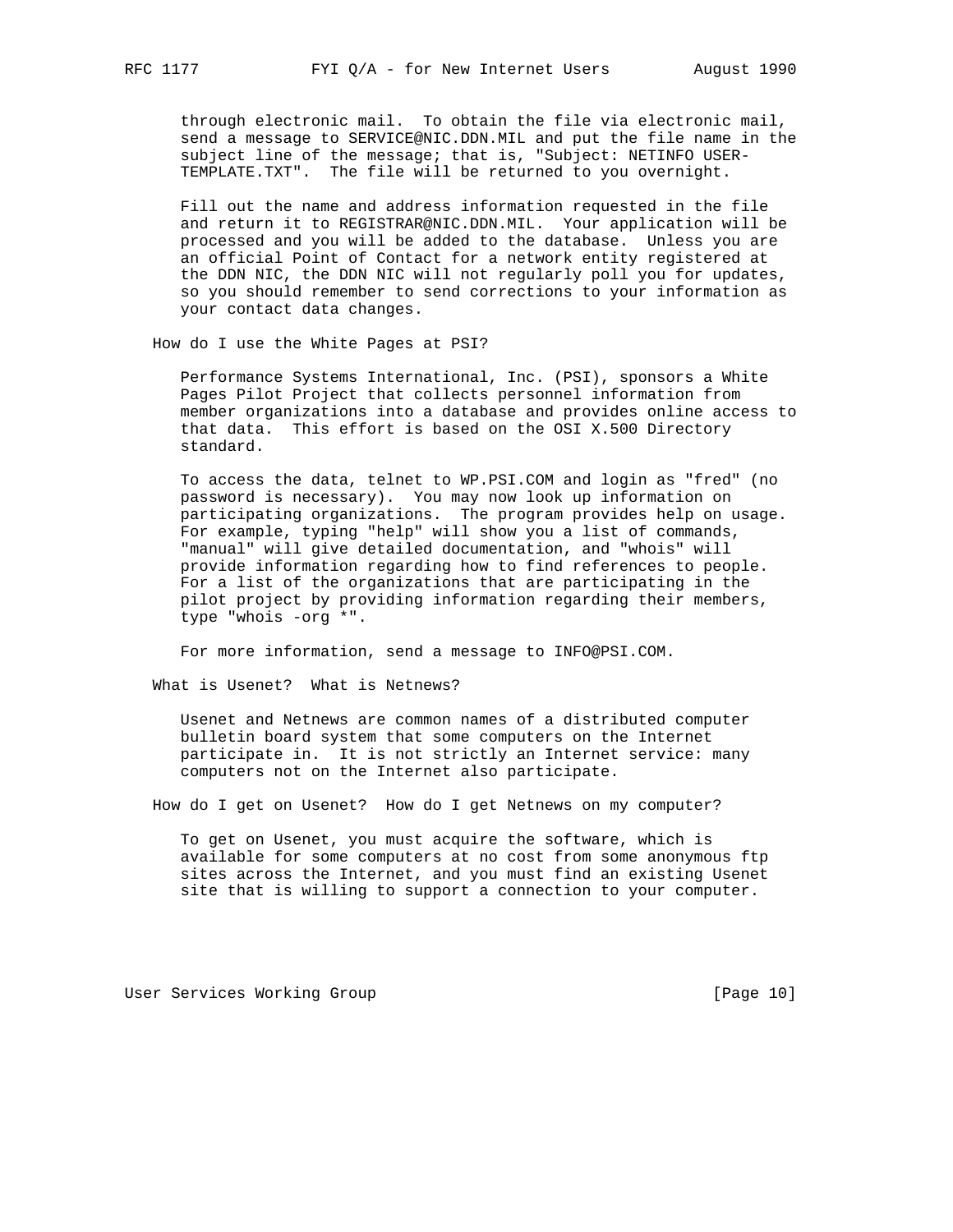What is anonymous FTP?

 Anonymous FTP is a conventional way of allowing you to sign on to a computer on the Internet and copy specified public files from it [3]. Some sites offer anonymous FTP to distribute software and various kinds of information. You use it like any FTP, but the username is "anonymous" and the password is "guest".

8. Mailing Lists

What are some good mailing lists or news groups?

 The TCP-IP, IETF, and RFC Distribution lists are primary lists for new Internet users who desire further information about current and emerging developments in the Internet. The first two lists are unmoderated discussion lists, and the latter is an announcement service used by the RFC Editor.

How do I subscribe to the TCP-IP mailing list?

To be added to the TCP-IP mailing list, send a message to:

TCP-IP-REQUEST@NIC.DDN.MIL

How do I subscribe to the IETF mailing list?

To be added to the IETF mailing list, send a message to:

IETF-REQUEST@ISI.EDU

How do I subscribe to the RFC Distribution list?

To be added to the RFC Distribution list, send a message to:

RFC-REQUEST@NIC.DDN.MIL

## 9. References

- [1] Reynolds, J., and J. Postel, "Assigned Numbers", RFC 1060, USC/Information Sciences Institute, March 1990.
- [2] Postel, J., Editor, "IAB Official Protocol Standards", RFC 1140, Internet Activities Board, May 1990.
- [3] Postel, J., and J. Reynolds, "File Transfer Protocol (FTP), RFC 959, USC/Information Sciences Institute, October 1985.
- [4] Postel, J., "Internet Protocol DARPA Internet Program Protocol

User Services Working Group [Page 11]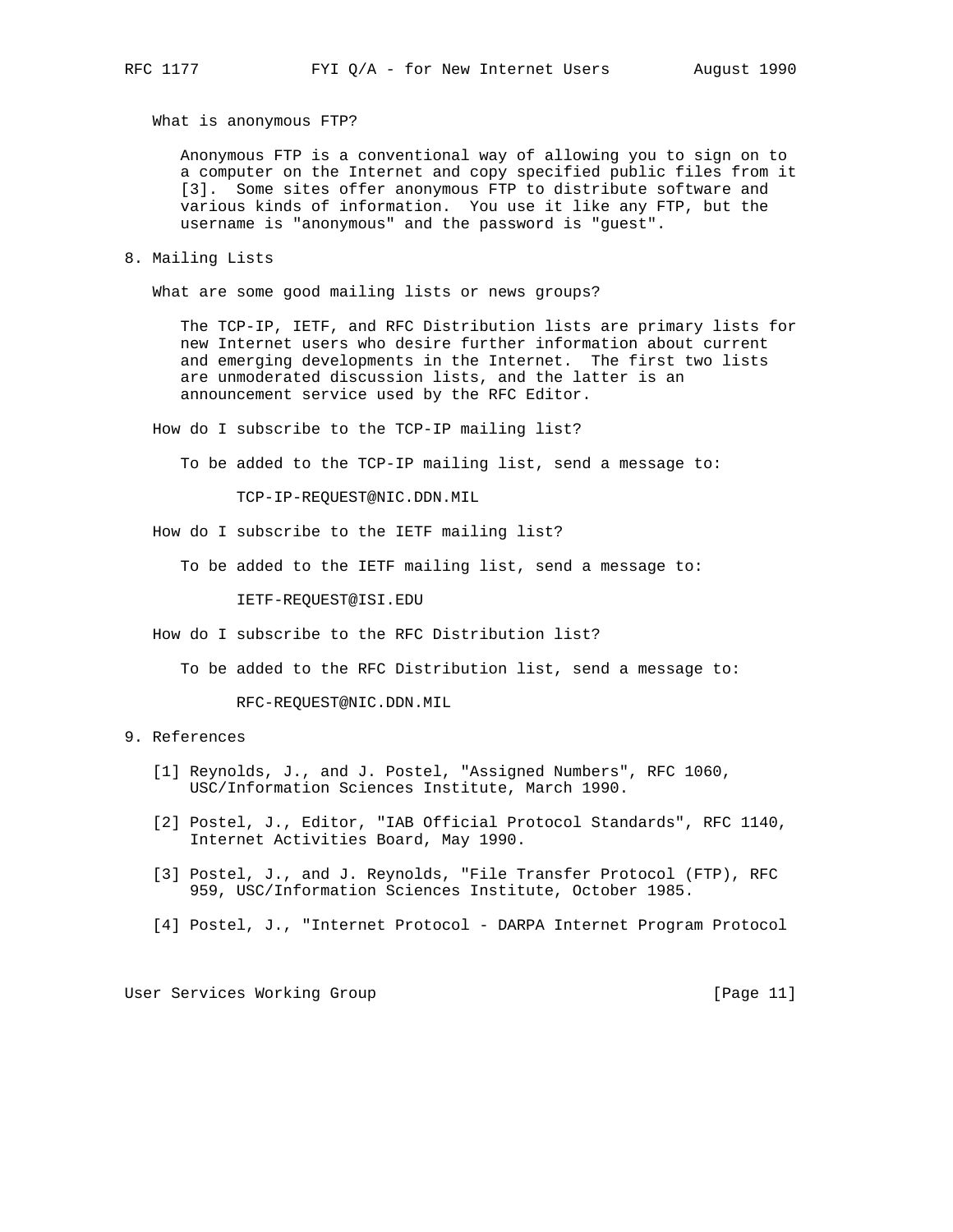Specification", RFC 791, DARPA, September 1981.

- [5] Postel, J., "Transmission Control Protocol DARPA Internet Program Protocol Specification", RFC 793, DARPA, September 1981.
- [6] Leiner, B., R. Cole, J. Postel, and D. Mills, "The DARPA Internet Protocol Suite", IEEE INFOCOM85, Washington D.C., March 1985. Also in IEEE Communications Magazine, March 1985. Also as ISI/RS-85-153.
- [7] Cerf, V., "The Internet Activities Board" RFC 1160, CNRI, May 1990.
- 10. Suggested Reading

 For further information about the Internet and its protocols in general, you may choose to obtain copies of the following works:

 Bowers, K., T. LaQuey, J. Reynolds, K. Roubicek, M. Stahl, and A. Yuan, "Where to Start - A Bibliography of General Internetworking Information", RFC 1175, FYI 3, CNRI, U Texas, ISI, BBN, SRI, Mitre, August 1990.

 Comer, D., "Internetworking with TCP/IP: Principles, Protocols, and Architecture", Prentice Hall, New Jersey, 1989.

 Krol, E., "The Hitchhikers Guide to the Internet", RFC 1118, University of Illinois Urbana, September 1989.

11. Condensed Glossary

 As with any profession, computers have a particular terminology all their own. Below is a condensed glossary to assist in making some sense of the Internet world.

- address There are two separate uses of this term in internet networking: "electronic mail address" and "internet address". An electronic mail address is the string of characters that you must give an electronic mail program to direct a message to a particular person. See "internet address" for its definition.
- AI Artificial Intelligence The branch of computer science which deals with the simulation of human intelligence by computer systems.
- AIX Advanced Interactive Executive IBM's version of Unix.

User Services Working Group [Page 12]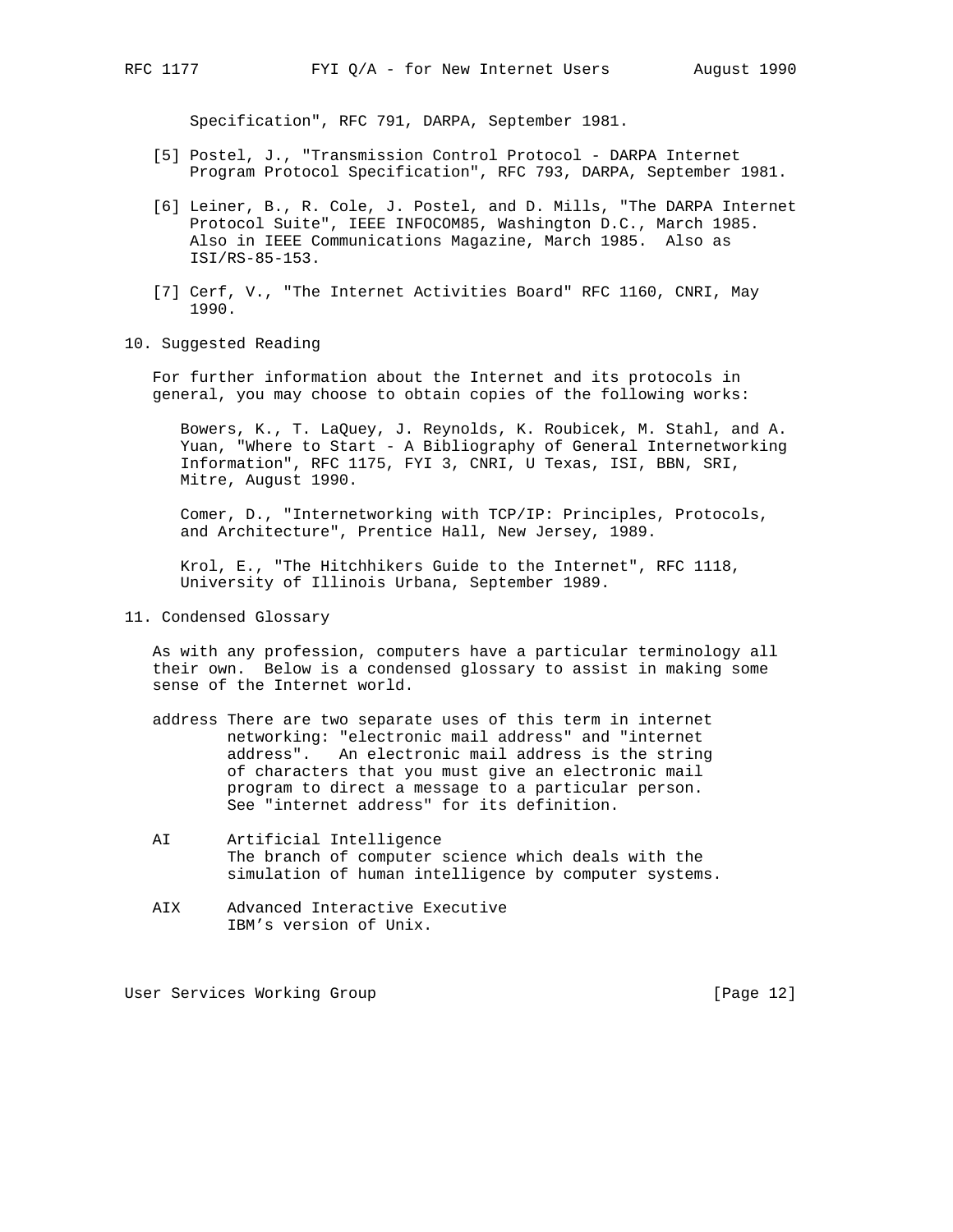- ANSI American National Standards Institute A group that defines U.S. standards for the information processing industry. ANSI participates in defining network protocol standards.
- ARP Address Resolution Protocol An Internet protocol which runs on Ethernets and Token Rings which maps internet addresses to MAC addresses.
- ARPA Advanced Research Projects Agency The former name of what is now called DARPA.
- ARPANET Advanced Research Projects Agency Network A pioneering long haul network funded by ARPA. It served as the basis for early networking research as well as a central backbone during the development of the Internet. The ARPANET consisted of individual packet switching computers interconnected by leased lines.
- ASCII American Standard Code for Information Interchange
- B Byte One character of information, usually eight bits wide.
- b bit binary digit The smallest amount of information which may be stored in a computer.
- BBN Bolt, Beranek, and Newman, Inc. The Cambridge, MA company responsible for development, operation and monitoring of the ARPANET, and later, the Internet core gateway system, the CSNET Coordination and Information Center (CIC), and NSFnet Network Service Center (NNSC).
- BITNET Because It's Time Network BITNET has about 2,500 host computers, primarily at universities, in many countries. It is managed by EDUCOM, which provides administrative support and information services. There are three main constituents of the network: BITNET in the United States and Mexico, NETNORTH in Canada, and EARN in Europe. There are also AsiaNet, in Japan, and connections in South America. See CREN.
- bps bits per second A measure of data transmission speed.

User Services Working Group [Page 13]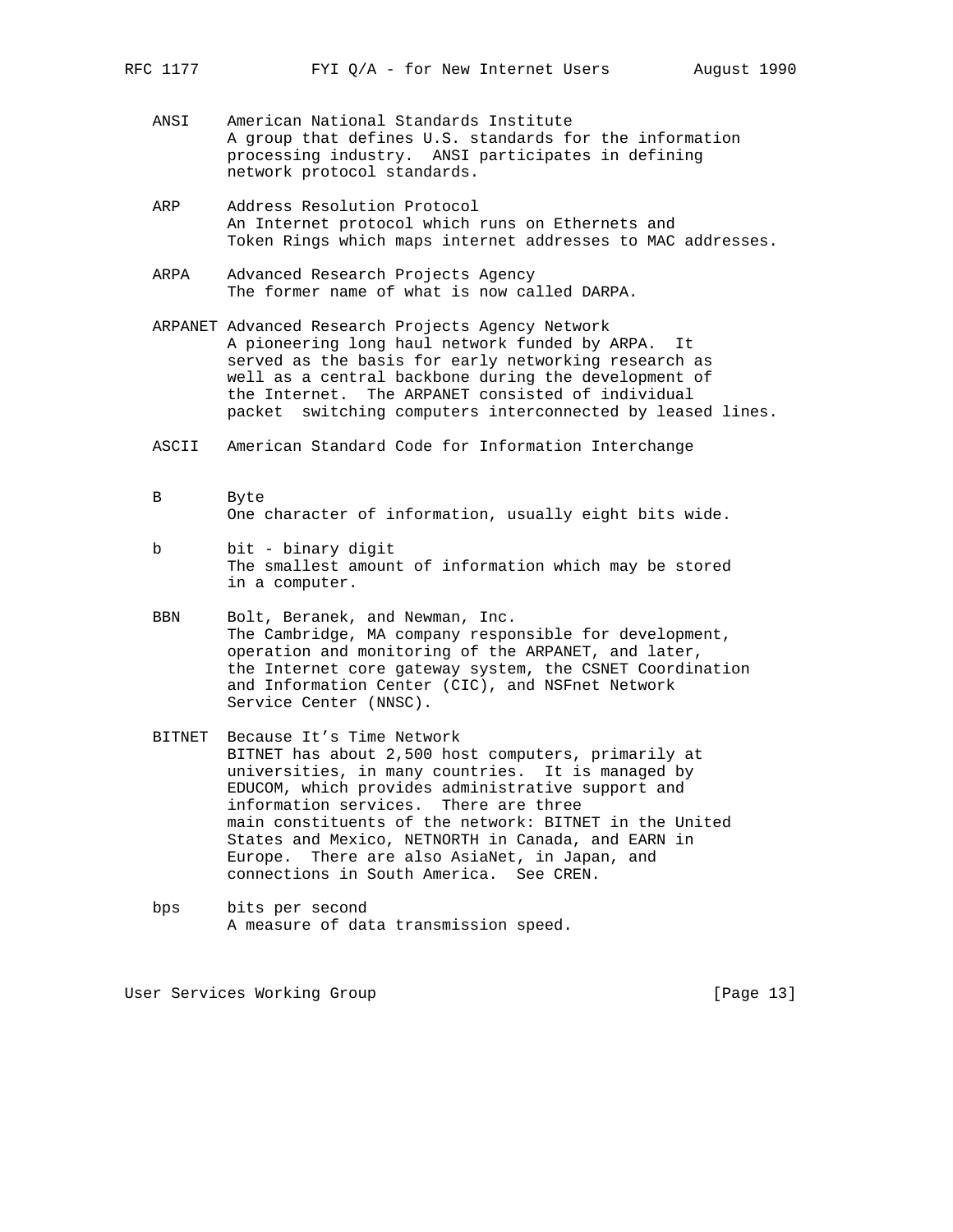- BSD Berkeley Software Distribution Term used when describing different versions of the Berkeley UNIX software, as in "4.3BSD UNIX".
- catenet A network in which hosts are connected to networks with varying characteristics, and the networks are interconnected by gateways (routers). The Internet is an example of a catenet.
- CCITT International Consultative Committee for Telegraphy and Telephony.
- core gateway Historically, one of a set of gateways (routers) operated by the Internet Network Operations Center at BBN. The core gateway system forms a central part of Internet routing in that all groups must advertise paths to their networks from a core gateway.
- CREN The Corporation for Research and Educational Networking BITNET and CSNET have recently merged to form CREN.
- CSNET Computer + Science Network A large data communications network for institutions doing research in computer science. It uses several different protocols including some of its own. CSNET sites include universities, research laboratories, and commercial companies. See CREN.
- DARPA U.S. Department of Defense Advanced Research Projects Agency The government agency that funded the ARPANET and later started the Internet.

#### datagram

 The unit transmitted between a pair of internet modules. The Internet Protocol provides for transmitting blocks of data, called datagrams, from sources to destinations. The Internet Protocol does not provide a reliable communication facility. There are no acknowledgements either end-to-end or hop-by-hop. There is no error control for data, only a header checksum. There are no retransmissions. There is no flow control. See IP.

 DCA Defense Communications Agency The government agency responsible for installation of

User Services Working Group [Page 14]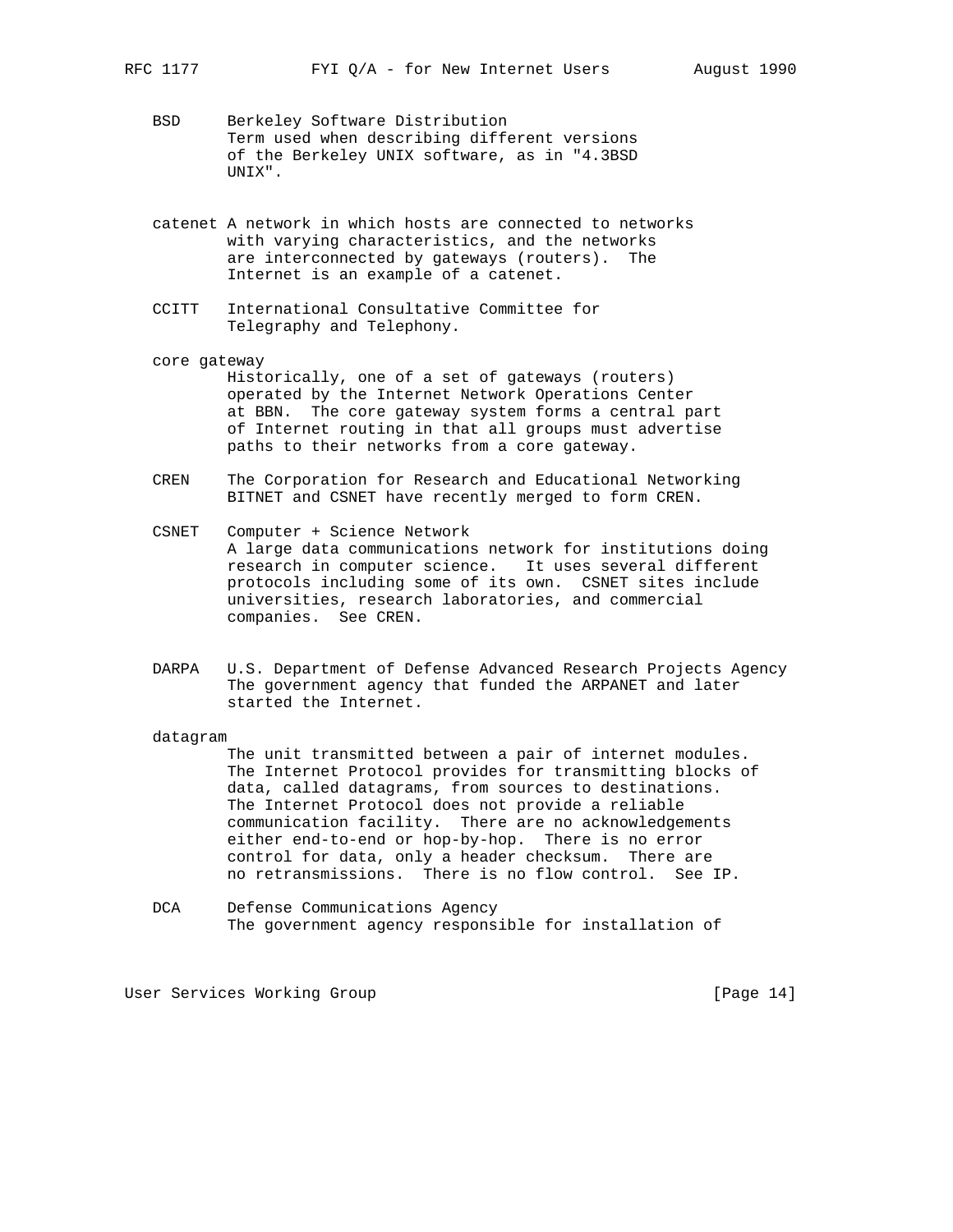the Defense Data Network (DDN), including the ARPANET and MILNET lines and PSNs. Currently, DCA administers the DDN, and supports the user assistance and network registration services of the DDN NIC.

- DDN Defense Data Network Comprises the MILNET and several other DoD networks.
- DDN NIC The network information center at SRI International. It is the primary repository for RFCs and Internet drafts, as well as providing other services.
- DEC Digital Equipment Corporation
- DECnet Digital Equipment Corporation network A networking protocol for DEC computers and network devices.
- default route A routing table entry which is used to direct any data addressed to any network numbers not explicitly listed in the routing table.
- DOD U.S. Department of Defense
- DOE U.S. Department of Energy
- DNS The Domain Name System is a mechanism used in the Internet for translating names of host computers into addresses. The DNS also allows host computers not directly on the Internet to have registered names in the same style.
- EARN European Academic Research Network One of three main constituents of BITNET.
- EBCDIC Extended Binary-coded Decimal Interchange Code
- EGP External Gateway Protocol A protocol which distributes routing information to the routers and gateways which interconnect networks.

Ethernet

 A network standard for the hardware and data link levels. There are two types of Ethernet: Digital/Intel/Xerox (DIX) and IEEE 802.3.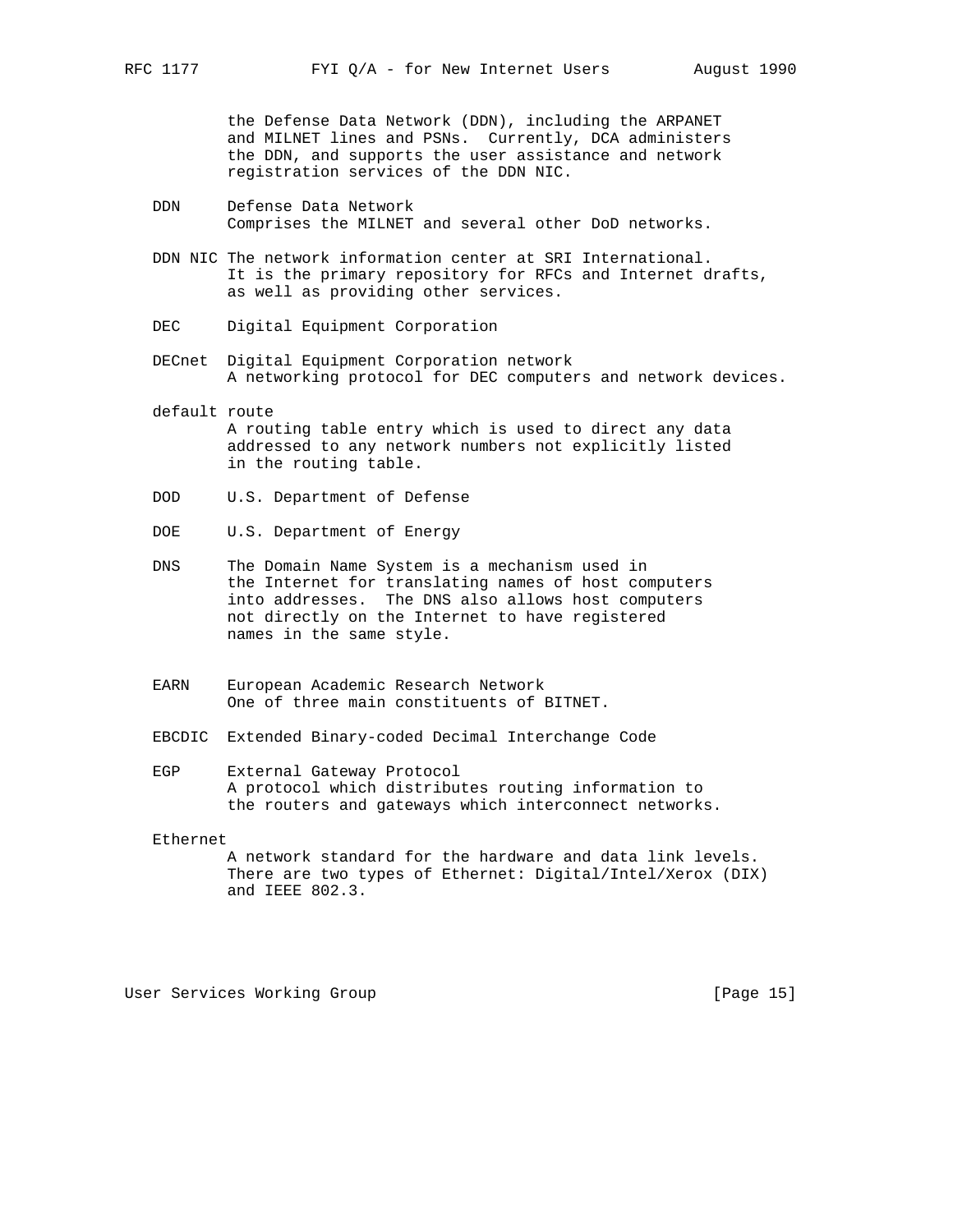- FIPS Federal Information Processing Standard
- FTP File Transfer Protocol The Internet standard high-level protocol for transferring files from one computer to another.
- gateway A special-purpose dedicated computer that attaches to two or more networks and routes packets from one network to the other. In particular, an Internet gateway routes IP datagrams among the networks it connects. Gateways route packets to other gateways until they can be delivered to the final destination directly across one physical network.
- GB Gigabyte A unit of data storage size which represents 2^30 (over 1 billion) characters of information.
- Gb Gigabit 2^30 bits of information (usually used to express a data transfer rate; as in, 1 gigabit/second =  $1Gbps$ ).
- GNU Gnu's Not UNIX A UNIX-compatible operating system developed by the Free Software Foundation.
- header The portion of a packet, preceding the actual data, containing source and destination addresses and error-checking fields.
- host number The part of an internet address that designates which node on the (sub)network is being addressed.
- HP Hewlett-Packard
- HYPERchannel High-speed communications link.
- I/O Input/Output
- IAB Internet Activities Board The IAB is the coordinating committee for Internet design, engineering and management.

User Services Working Group [Page 16]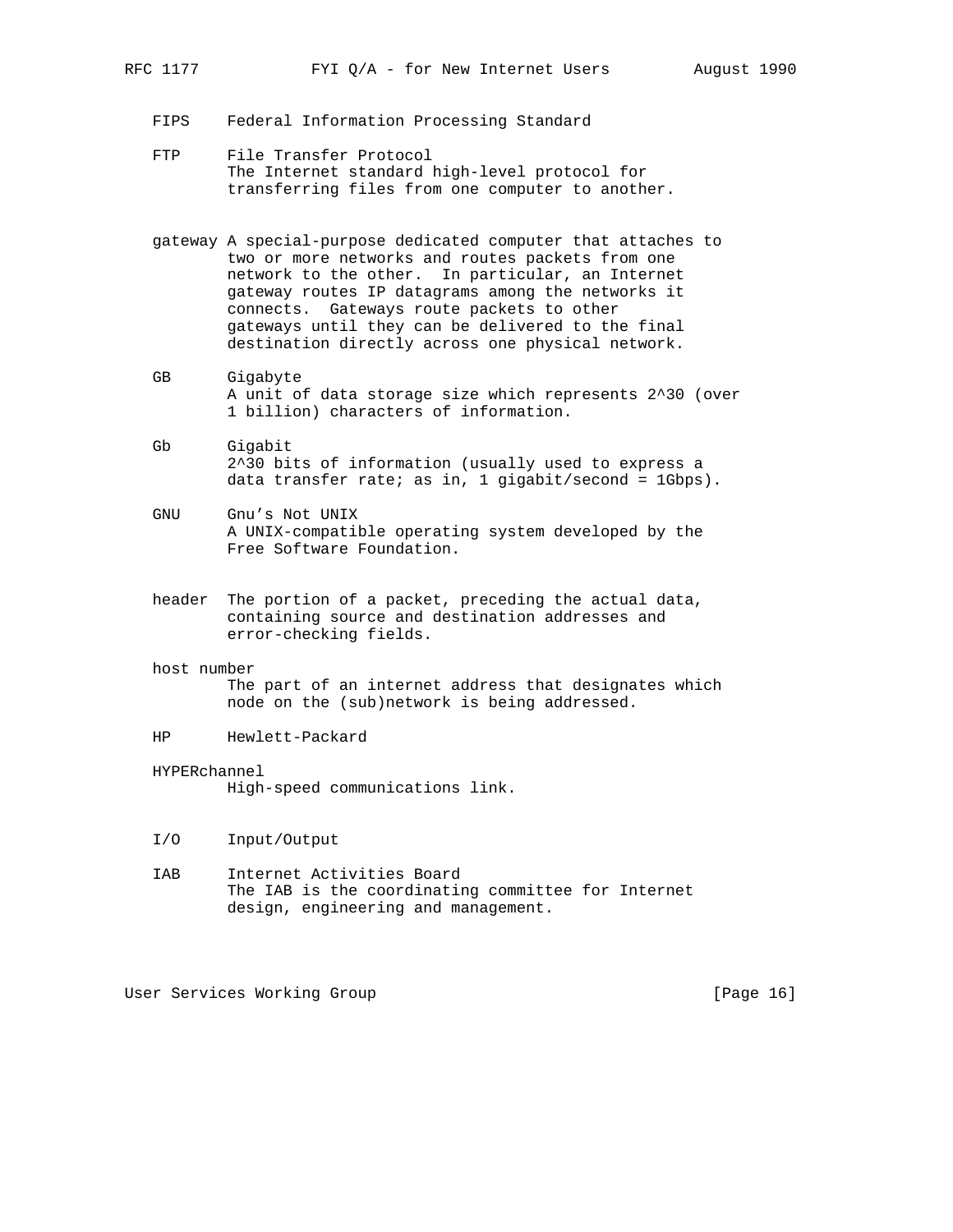- IBM International Business Machines Corporation
- IEEE Institute for Electrical and Electronics Engineers
- IETF Internet Engineering Task Force The IETF is a large open community of network designers, operators, vendors, and researchers whose purpose is to coordinate the operation, management and evolution of the Internet, and to resolve short- and mid-range protocol and architectural issues. It is a major source of proposed protocol standards which are submitted to the Internet Activities Board for final approval. The IETF meets three times a year and extensive minutes of the plenary proceedings are issued.

#### internet

 internetwork Any connection of two or more local or wide-area networks.

Internet

 The global collection of interconnected regional and wide-area networks which use IP as the network layer protocol.

internet address

 An assigned number which identifies a host in an internet. It has two or three parts: network number, optional subnet number, and host number.

- IP Internet Protocol The network layer protocol for the Internet. It the datagram protocol defined by RFC 791.
- IRTF Internet Research Task Force The IRTF is a community of network researchers, generally with an Internet focus. The work of the IRTF is governed by its Internet Research Steering Group (IRSG).
- ISO International Standards Organization
- JvNC John von Neumann National Supercomputer Center
- KB Kilobyte A unit of data storage size which represents 2^10 (1024) characters of information.

User Services Working Group [Page 17]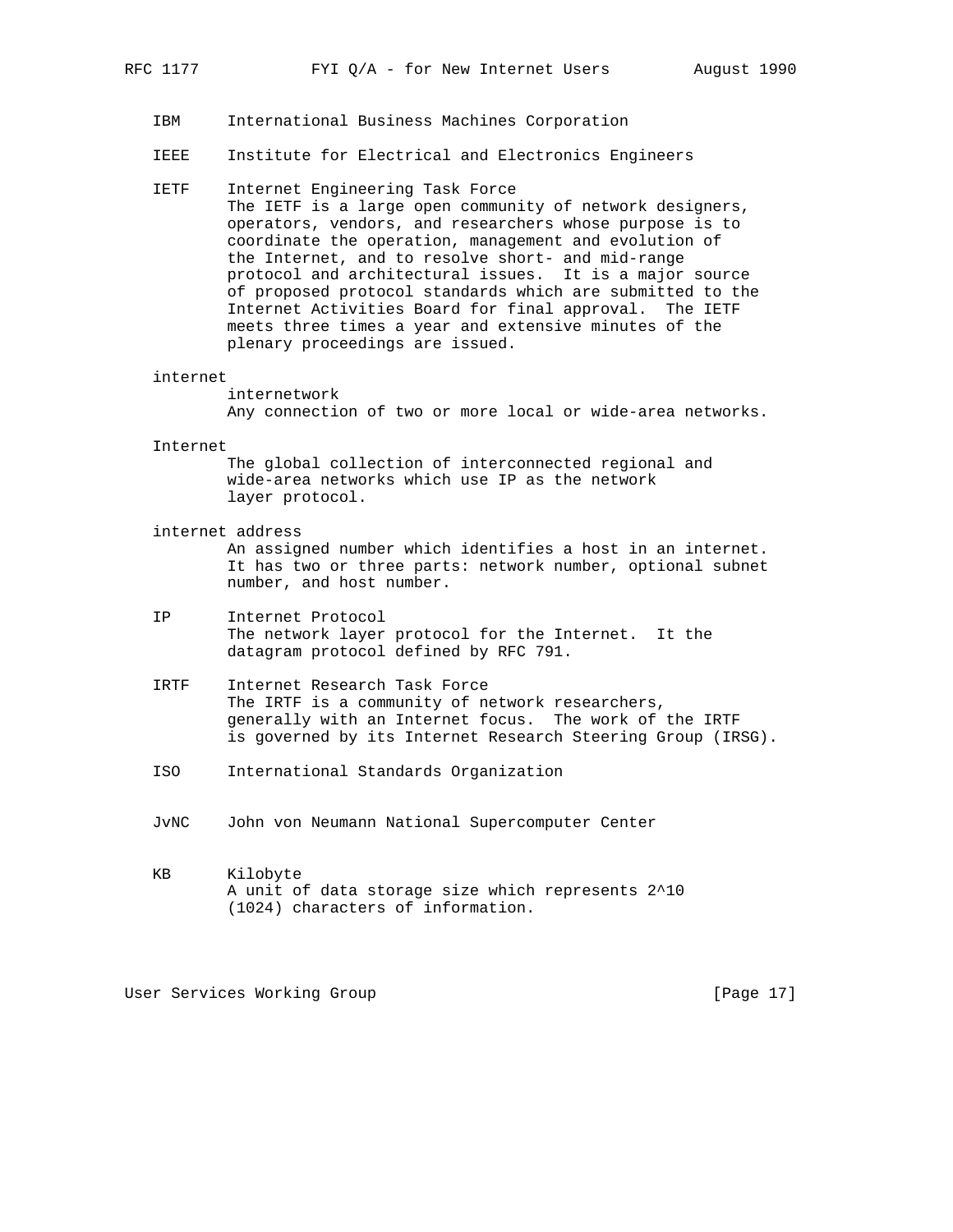- - Kb Kilobit 2^10 bits of information (usually used to express a data transfer rate; as in, 1 kilobit/second =  $1Kbps = 1Kb$ ).
	- KNET Kangaroo Network Hardware/software product (Spartacus/Fibronics) that enables IBM mainframes to communicate over networks with the TCP/IP protocol suite.
	- LAN Local Area Network A network that takes advantage of the proximity of computers to offer relatively efficient, higher speed communications than long-haul or wide-area networks.
	- LISP List Processing Language
	- MAC Medium Access Control For broadcast networks, it is the method which devices use to determine which device has line access at any given time.
	- Mac Apple Macintosh computer.
	- MB Megabyte A unit of data storage size which represents over 2^20 (one million) characters of information.
	- Mb Megabit 2^20 bits of information (usually used to express a data transfer rate; as in, 1 megabit/second = 1Mbps).
	- MILNET Military Network A network used for unclassified military production applications. It is part of the Internet.
	- MIT Massachusetts Institute of Technology
	- MTTF Mean Time to Failure The average time between hardware breakdown or loss of service. This may be an empirical measurement or a calculation based on the MTTF of component parts.
	- MTTR Mean Time to Recovery The average time it takes to restore service after a breakdown or loss. This is usually an empirical measurement.

User Services Working Group [Page 18]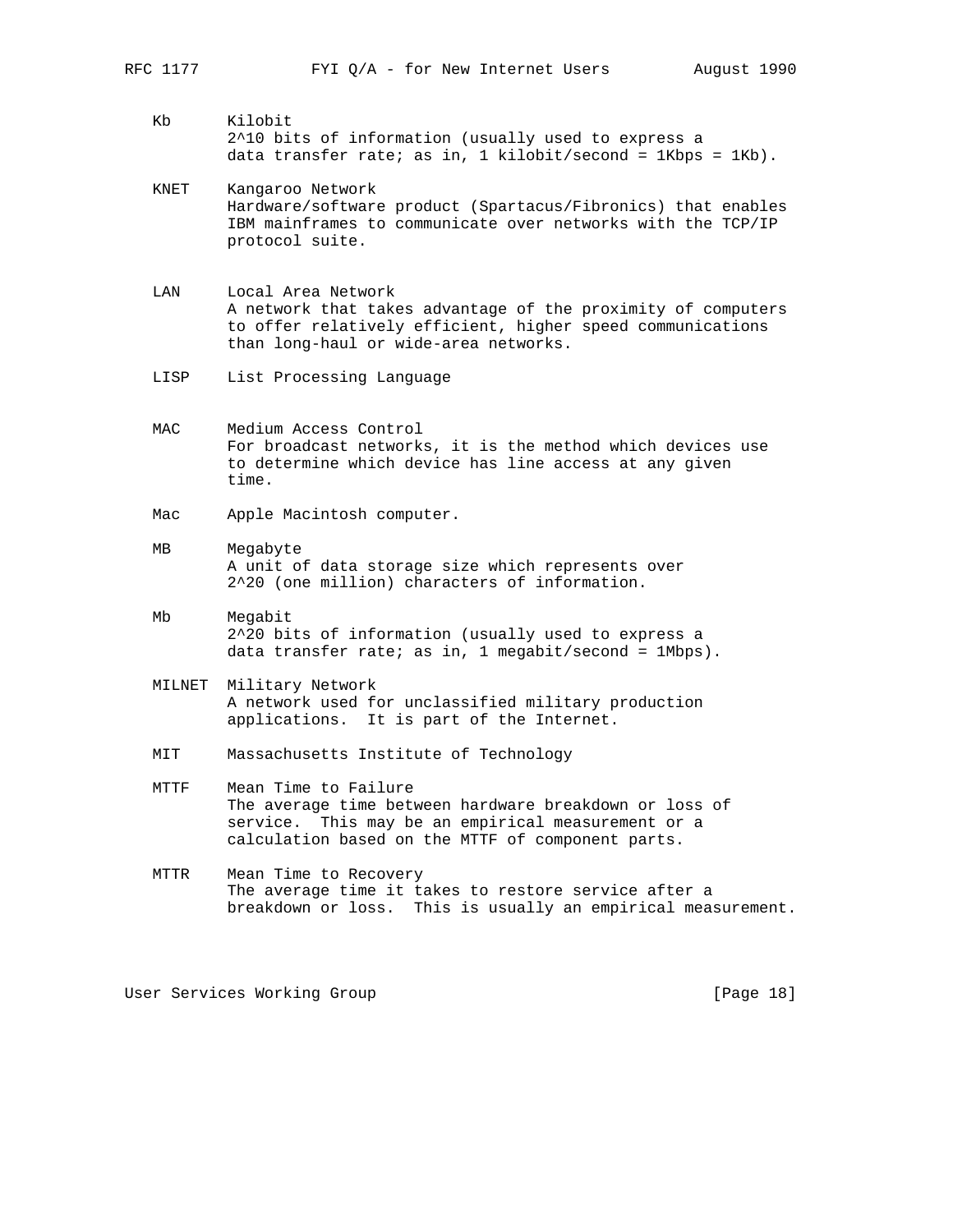- MVS Multiple Virtual Storage An IBM operating system based on OS/1.
- NASA National Aeronautics and Space Administration
- NBS National Bureau of Standards Now called NIST.
- network number The part of an internet address which designates the network to which the addressed node belongs.
- NFS Network File System A network service that lets a program running on one computer to use data stored on a different computer on the same internet as if it were on its own disk.
- NIC Network Information Center An organization which provides network users with information about services provided by the network.
- NOC Network Operations Center An organization which is responsible for maintaining a network.
- NIST National Institute of Standards and Technology Formerly NBS.
- NSF National Science Foundation
- NSFNET National Science Foundation Network A high-speed internet that spans the country, and is intended for research applications. It is made up of the NSFnet Backbone and the NSFnet regional networks. It is part of the Internet.
- NSFNET Backbone A network connecting 13 sites across the continental United States. It is the central component of NSFnet.
- NSFNET Regional A network connected to the NSFnet Backbone that covers a region of the United States. It is to the regionals that local sites connect.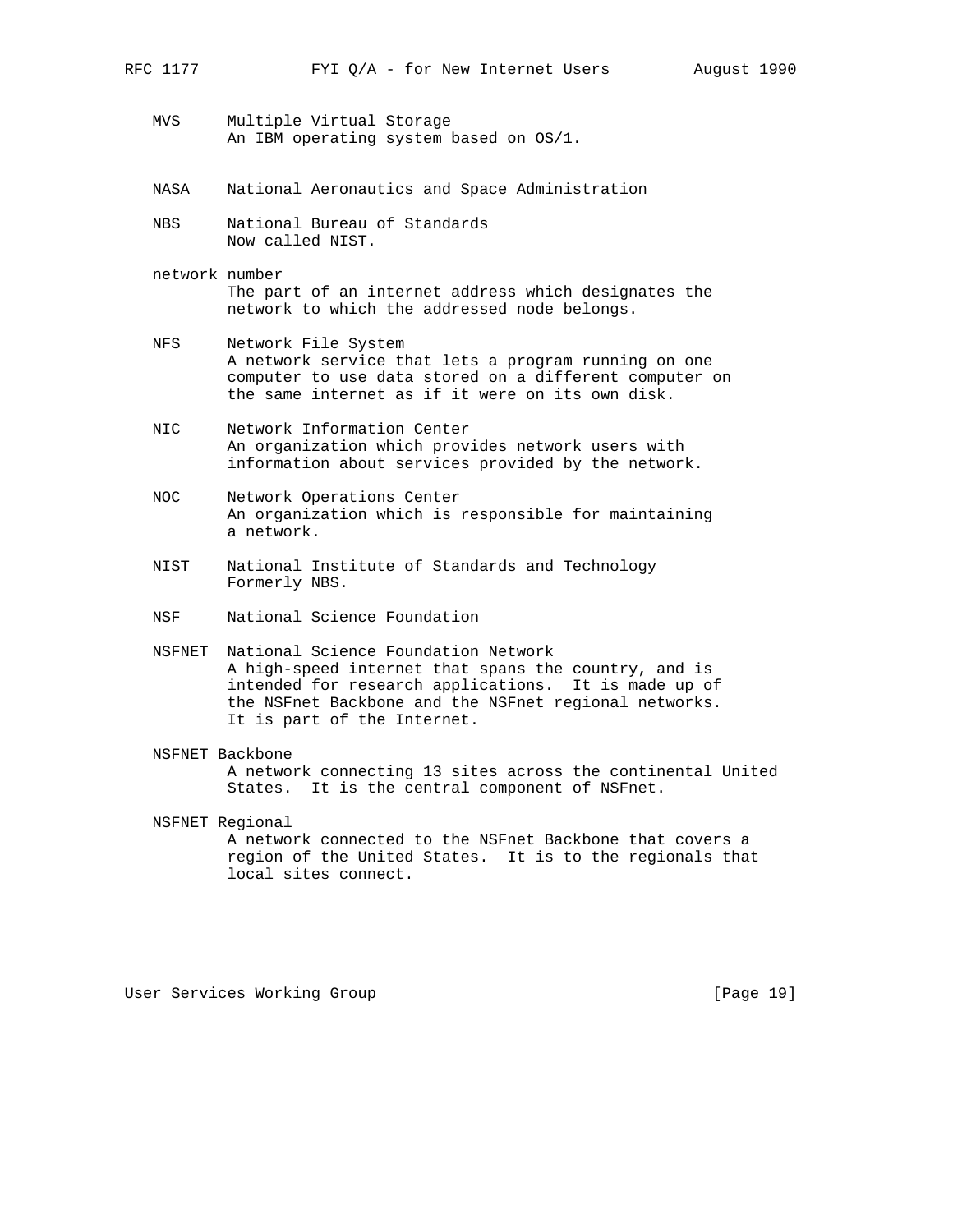# NYSERnet

 New York State Educational and Research Network An internet which serves NY educational and research institutions. It also serves as the NSFnet regional network for New York State.

- OSI Open Systems Interconnection A set of protocols designed to be an international standard method for connecting unlike computers and networks. Europe has done most of the work developing OSI and will probably use it as soon as possible.
- OSI Reference Model An "outline" of OSI which defines its seven layers and their functions. Sometimes used to help describe other networks.
- OSPFIGP Open Shortest-Path First Internet Gateway Protocol An experimental replacement for RIP. It addresses some problems of RIP and is based upon principles that have been well-tested in non-internet protocols. Often referred to simply as OSPF.
- packet The unit of data sent across a packet switching network. The term is used loosely. While some Internet literature uses it to refer specifically to data sent across a physical network, other literature views the Internet as a packet switching network and describes IP datagrams as packets.
- PC Personal Computer
- PCNFS Personal Computer Network File System
- POSIX Portable Operating System Interface Operating system based on UNIX.

protocol

 A formal description of message formats and the rules two computers must follow to exchange those messages. Protocols can describe low-level details of machine-to-machine interfaces (e.g., the order in which bits and bytes are sent across a wire) or high-level exchanges between allocation programs (e.g., the way in which two programs transfer a file across the Internet).

User Services Working Group **[Page 20]** [Page 20]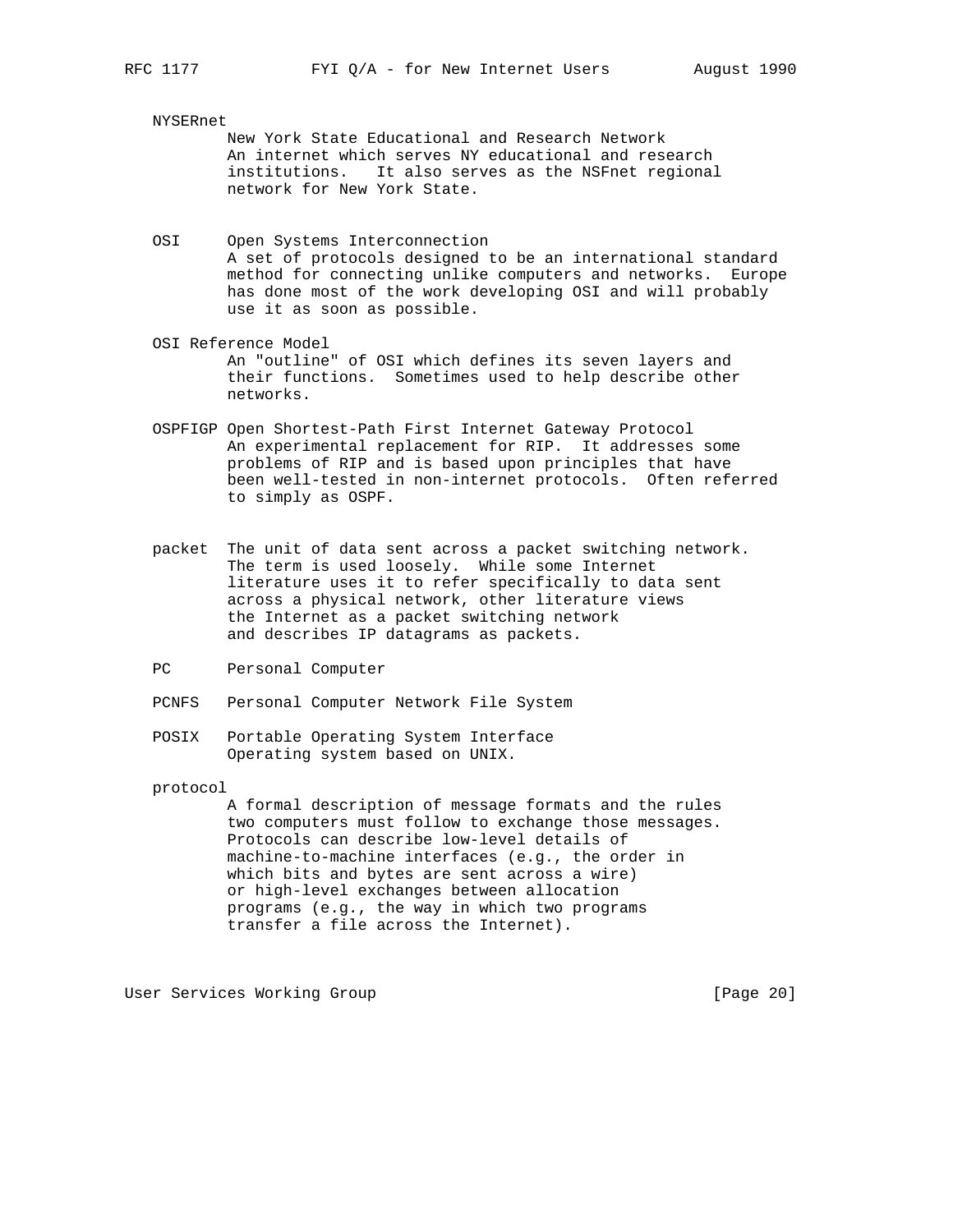PSC Pittsburgh Supercomputing Center

PSCNET Pittsburgh Supercomputing Center Network

- RFC The Internet's Request for Comments documents series The RFCs are working notes of the Internet research and development community. A document in this series may be on essentially any topic related to computer communication, and may be anything from a meeting report to the specification of a standard.
- RIP Routing Interchange Protocol One protocol which may be used on internets simply to pass routing information between gateways. It is used on may LANs and on some of the NSFnet regional networks.
- RJE Remote Job Entry The general protocol for submitting batch jobs and retrieving the results.
- RLOGIN Remote Login A service on internets very similar to TELNET. RLOGIN was invented for use between Berkeley Unix systems on the same LAN at a time when TELNET programs didn't provide all the services users wanted. Berkeley plans to phase it out.
- RPC Remote Procedure Call An easy and popular paradigm for implementing the client-server model of distributed computing.
- server A computer that shares its resources, such as printers and files, with other computers on the network. An example of this is a Network Files System (NFS) Server which shares its disk space with a workstations that does not have a disk drive of its own.

### SESQUINET

 Sesquicentennial Network Texas-based regional network named for their sesquicentennial celebration

 SMTP Simple Mail Transfer Protocol The Internet standard protocol for transferring electronic mail messages from one computer to another. SMTP specifies how two mail systems interact and the format of control messages they exchange to transfer mail.

User Services Working Group [Page 21]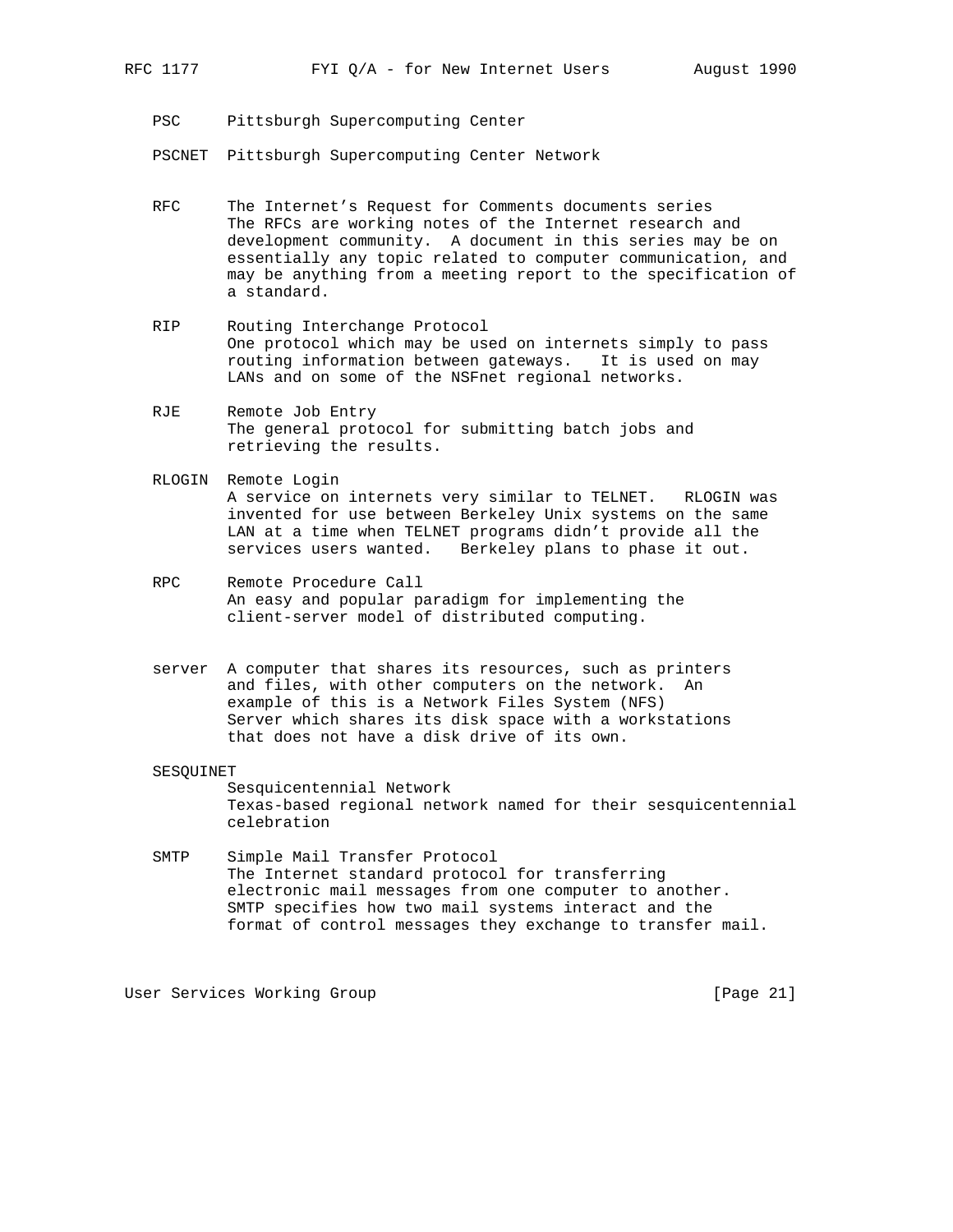- SNA System Network Architecture IBM's data communications protocol.
- subnet A portion of a network, which may be a physically independent network, which shares a network address with other portions of the network and is distinguished by a subnet number. A subnet is to a network what a network is to an internet.
- subnet number A part of the internet address which designates a subnet. It is ignored for the purposes internet routing, but is used for intranet routing.
- SURANET Southeastern Universities Research Association Network An NSFNET regional network.
- T1 A term for a digital carrier facility used to transmit a DS-1 formatted digital signal at 1.544 megabits per second.
- T3 A term for a digital carrier facility used to transmit a DS-3 formatted digital signal at 44.746 megabits per second.
- TCP Transmission Control Protocol A transport layer protocol for the Internet. It is a connection oriented, stream protocol defined by RFC 793.
- TCP/IP Transmission Control Protocol/Internet Protocol This is a common shorthand which refers to the suite of application and transport protocols which run over IP. These include FTP, Telnet, SMTP, and UDP (a transport layer protocol).
- Telenet A public packet-switching network operated by US Sprint.
- Telnet The Internet standard protocol for remote terminal connection service. Telnet allows a user at one site to interact with a remote timesharing system at another site as if the user's terminal was connected directly to the remote computer.
- Token Ring A type of LAN. Examples are IEEE 802.5, ProNET-10/80 and FDDI. The term "token ring" is often used to denote 802.5
- Tymnet A public packet-switching network operated by McDonnell Douglas Network Systems Company.

User Services Working Group [Page 22]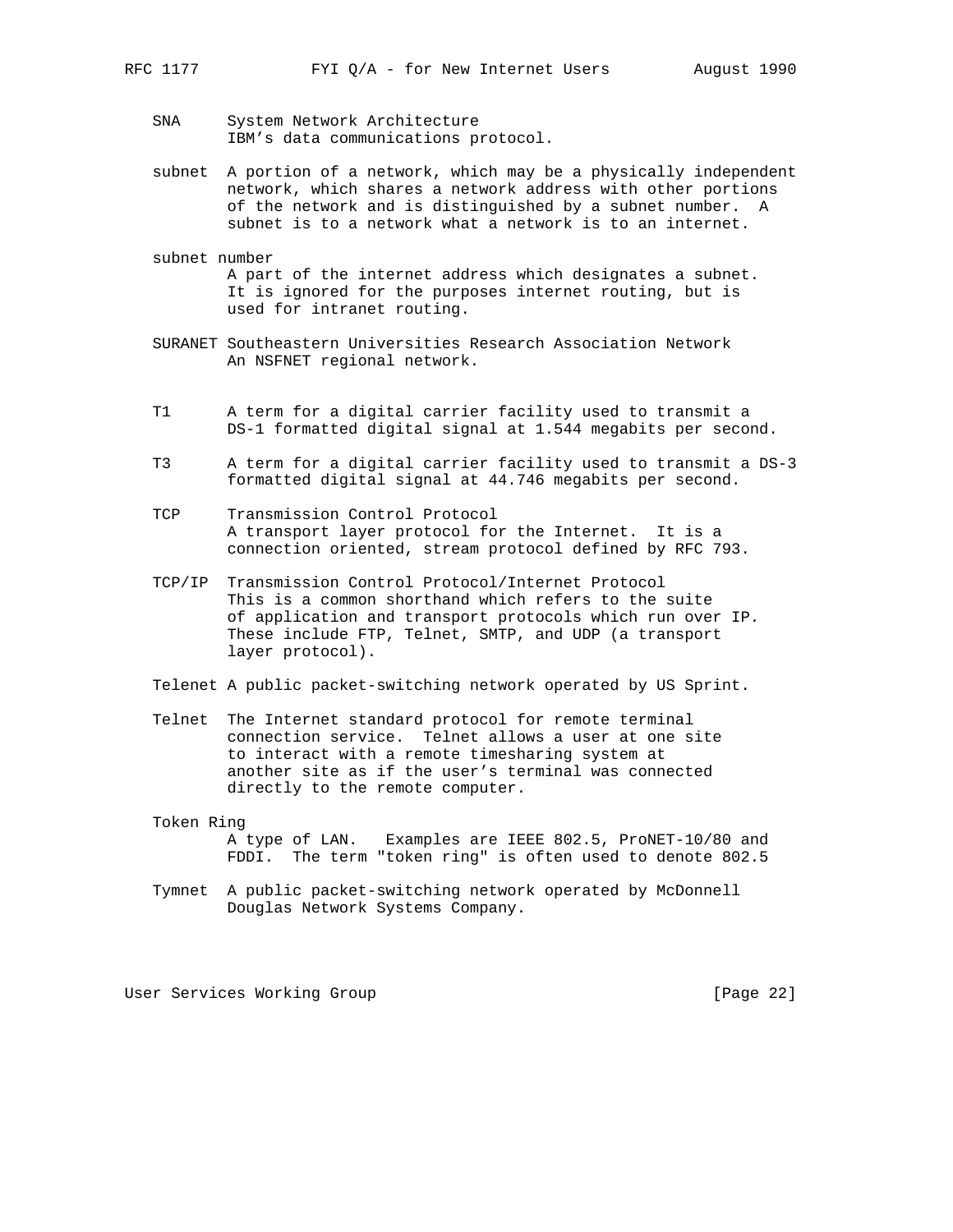- UDP User Datagram Protocol A transport layer protocol for the Internet. It is a datagram protocol which simply adds a level of reliability to IP datagrams. It is defined by RFC 768.
- ULTRIX UNIX-based operating system for Digital Equipment Corporation computers.
- UNIX An operating system developed by Bell Laboratories that supports multiuser and multitasking operations.
- UUCP UNIX-to-UNIX Copy Program A protocol used for communication between consenting UNIX systems.
- VMS Virtual Memory System A Digital Equipment Corporation operating system.
- WAN Wide Area Network
- WESTNET One of the National Science Foundation funded regional TCP/IP networks that covers the states of Arizona, Colorado, New Mexico, Utah, and Wyoming.
- WHOIS An Internet program which allows users to query a database of people and other Internet entities, such as domains, networks, and hosts, kept at the NIC. The information for people shows a person's company name, address, phone number and email address.
- XNS Xerox Network System A data communications protocol developed by Xerox. It uses Ethernet to move the data between computers.
- X.25 A data communications protocol developed to describe how data passes into and out of public data communications networks. The public networks such as Telenet and Tymnet, use X.25 to interface to customer computers.

12. Security Considerations

Security issues are not discussed in this memo.

User Services Working Group [Page 23]